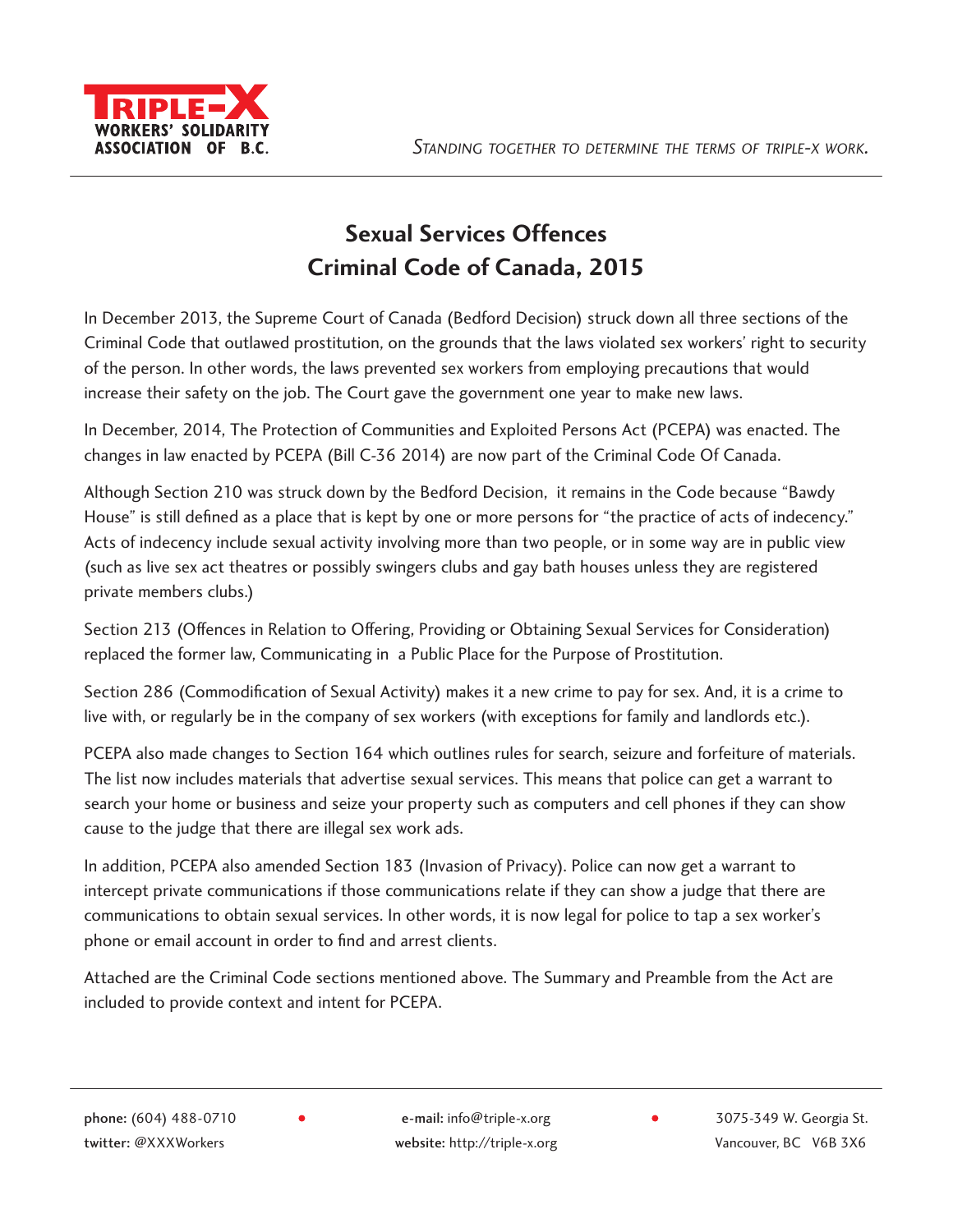#### **SUMMARY**

This enactment amends the *Criminal Code* to, among other things,

(*a*) create an offence that prohibits purchasing sexual services or communicating in any place for that purpose;

(*b*) create an offence that prohibits receiving a material benefit that derived from the commission of an offence referred to in paragraph (*a*);

(*c*) create an offence that prohibits the advertisement of sexual services offered for sale and to authorize the courts to order the seizure of materials containing such advertisements and their removal from the Internet;

(*d*) modernize the offence that prohibits the procurement of persons for the purpose of prostitution;

(*e*) create an offence that prohibits communicating —for the purpose of selling sexual services — in a public place, or in any place open to public view, that is or is next to a school ground, playground or daycare centre;

(*f*) ensure consistency between prostitution offences and the existing human trafficking offences; and

(*g*) specify that, for the purposes of certain offences, a weapon includes any thing used, designed to be use or intended for use in binding or tying up a person against their will.

The enactment also makes consequential amendments to other Acts.

#### SOMMAIRE

Le texte modifie le *Code criminel* afin notamment :

*a*) de créer une infraction visant à interdire, en tout lieu, l'achat de services sexuels et la communication à cette fin;

*b*) de créer une infraction visant à interdire l'obtention d'un avantage matériel provenant de la perpétration de l'infraction visée à l'alinéa *a*);

*c*) de créer une infraction visant à interdire la publicité de services sexuels offerts moyennant rétribution et d'autoriser le tribunal à ordonner la saisie du matériel comportant une telle publicité et sa suppression de l'Internet;

*d*) de moderniser l'infraction visant à interdire le proxénétisme;

*e*) de créer une infraction visant à interdire la communication, en vue de vendre des services sexuels, dans un endroit public ou situé à la vue du public qui est une garderie, un terrain d'école ou un terrain de jeu ou qui est situé à côté d'une garderie ou de l'un ou l'autre de ces terrains;

*f*) d'harmoniser les infractions visant la prostitution avec celles visant la traite des personnes;

*g*) de préciser, pour l'application de certaines infractions, qu'une arme s'entend notamment de toute chose conçue, utilisée ou qu'une personne entend utiliser pour attacher quelqu'un contre son gré.

Le texte modifie également d'autres lois en conséquence.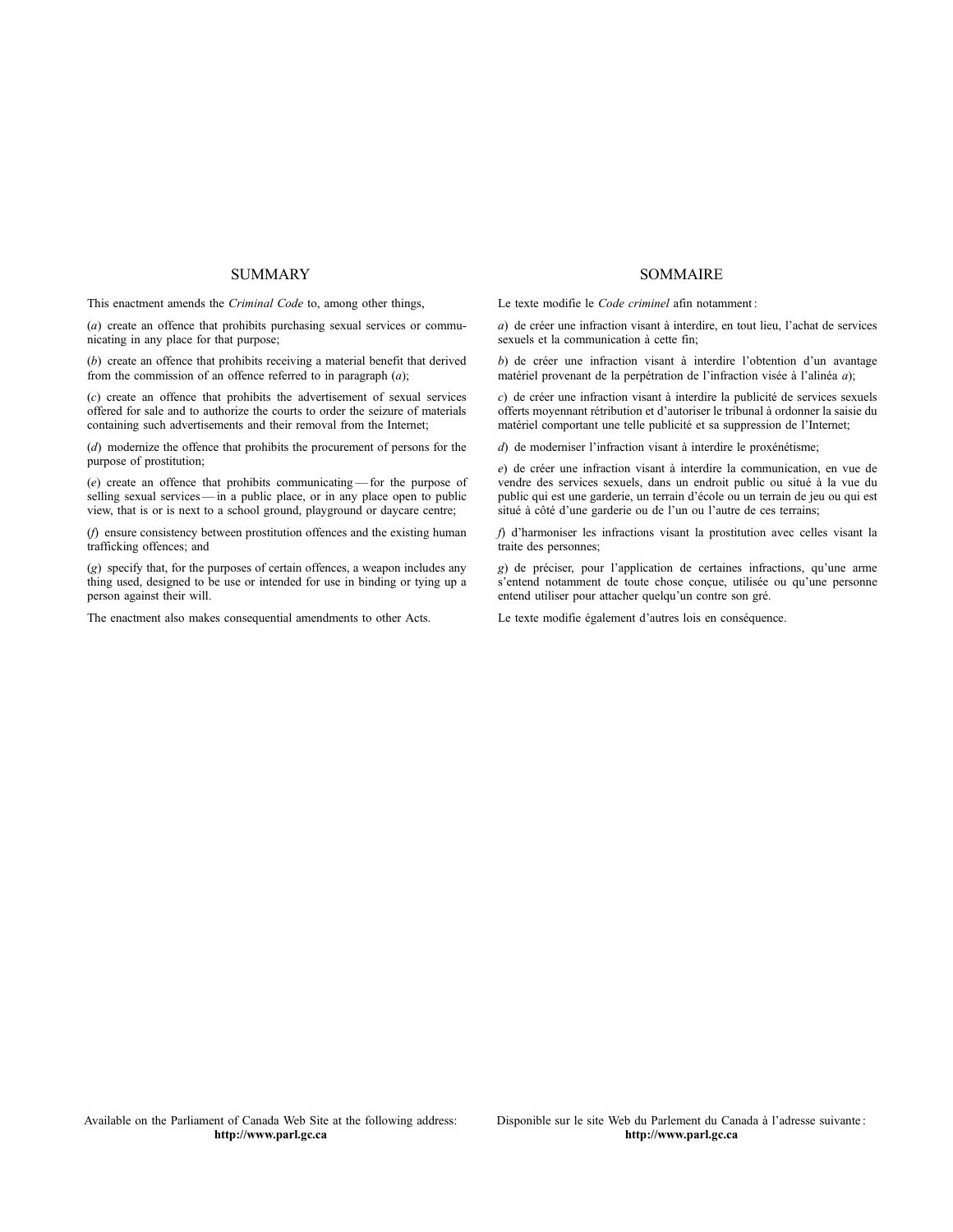## **62-63 ELIZABETH II**

## **62-63 ELIZABETH II**

**——————**

## **CHAPTER 25**

**——————**

An Act to amend the Criminal Code in response to the Supreme Court of Canada decision in Attorney General of Canada v. Bedford and to make consequential amendments to other Acts

[*Assented to 6th November, 2014*]

## **CHAPITRE 25**

Loi modifiant le Code criminel pour donner suite à la décision de la Cour suprême du Canada dans l'affaire Procureur général du Canada c. Bedford et apportant des modifications à d'autres lois en conséquence

[*Sanctionnée le 6 novembre 2014*]

### Attendu :

Whereas the Parliament of Canada has grave concerns about the exploitation that is inherent in prostitution and the risks of violence posed to those who engage in it;

Preamble

Whereas the Parliament of Canada recognizes the social harm caused by the objectification of the human body and the commodification of sexual activity;

Whereas it is important to protect human dignity and the equality of all Canadians by discouraging prostitution, which has a disproportionate impact on women and children;

Whereas it is important to denounce and prohibit the purchase of sexual services because it creates a demand for prostitution;

Whereas it is important to continue to denounce and prohibit the procurement of persons for the purpose of prostitution and the development of economic interests in the exploitation of the prostitution of others as well as the commercialization and institutionalization of prostitution;

Whereas the Parliament of Canada wishes to encourage those who engage in prostitution to report incidents of violence and to leave prostitution;

que le Parlement du Canada a de graves préoccupations concernant l'exploitation inhérente à la prostitution et les risques de violence auxquels s'exposent les personnes qui se livrent à cette pratique;

que le Parlement du Canada reconnaît les dommages sociaux causés par la chosification du corps humain et la marchandisation des activités sexuelles;

qu'il importe de protéger la dignité humaine et l'égalité de tous les Canadiens et Canadiennes en décourageant cette pratique qui a des conséquences négatives en particulier chez les femmes et les enfants;

qu'il importe de dénoncer et d'interdire l'achat de services sexuels parce qu'il contribue à créer une demande de prostitution;

qu'il importe de continuer à dénoncer et à interdire le proxénétisme et le développement d'intérêts économiques à partir de l'exploitation d'autrui par la prostitution, de même que la commercialisation et l'institutionnalisation de la prostitution;

Préambule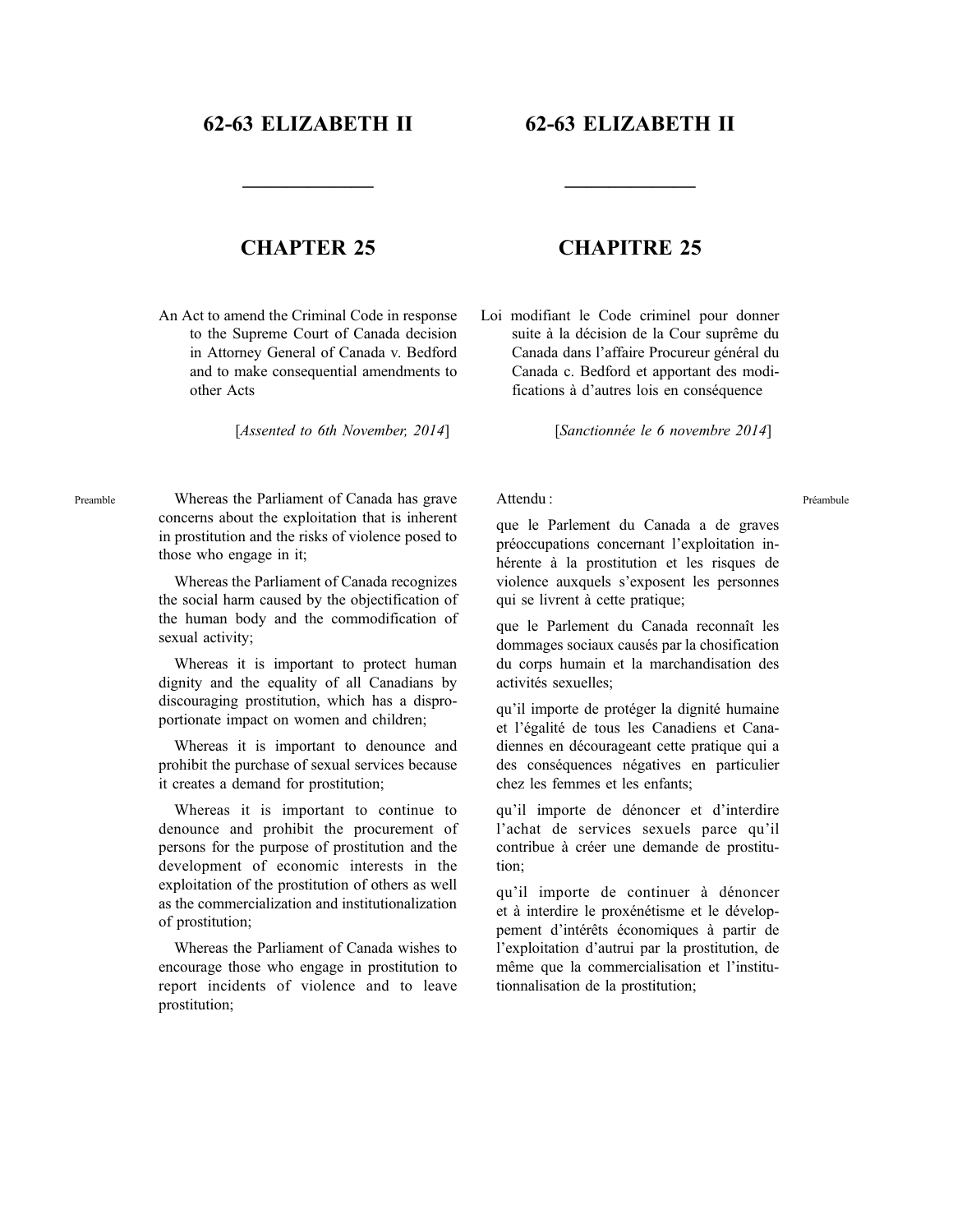Short title

And whereas the Parliament of Canada is committed to protecting communities from the harms associated with prostitution;

Now, therefore, Her Majesty, by and with the advice and consent of the Senate and House of Commons of Canada, enacts as follows:

### SHORT TITLE

**1.** This Act may be cited as the *Protection of Communities and Exploited Persons Act*.

que le Parlement du Canada souhaite encourager les personnes qui se livrent à la prostitution à signaler les cas de violence et à abandonner cette pratique;

que le Parlement du Canada souscrit pleinement à la protection des collectivités contre les méfaits liés à cette pratique,

Sa Majesté, sur l'avis et avec le consentement du Sénat et de la Chambre des communes du Canada, édicte :

## TITRE ABRÉGÉ

**1.** *Loi sur la protection des collectivités et des personnes victimes d'exploitation*. Titre abrégé

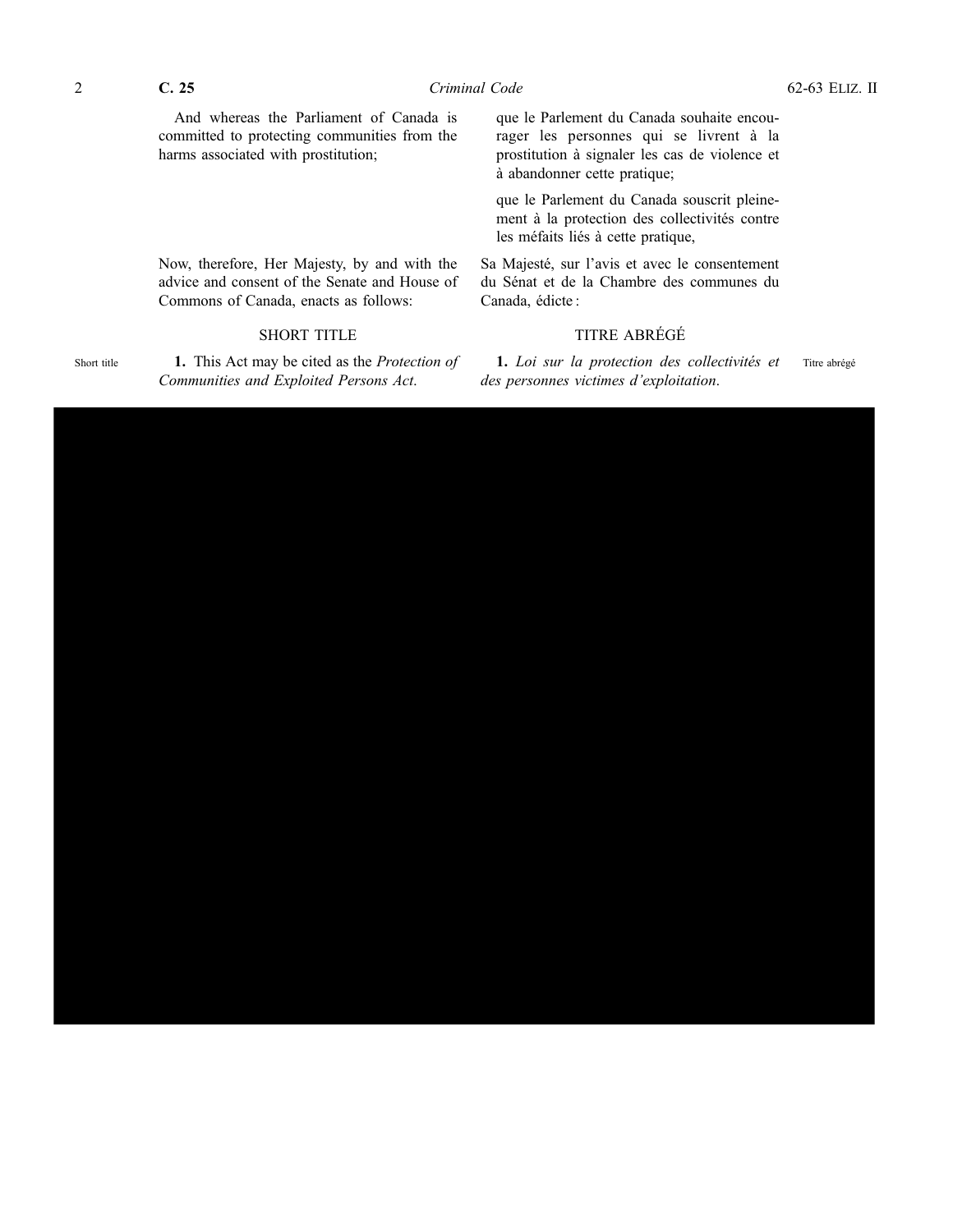Keeping common bawdyhouse

**210.** (1) Every one who keeps a common bawdy-house is guilty of an indictable offence and liable to imprisonment for a term not exceeding two years.

Landlord, inmate, etc. (2) Every one who

(*a*) is an inmate of a common bawdy-house,

(*b*) is found, without lawful excuse, in a common bawdy-house, or

(*c*) as owner, landlord, lessor, tenant, occupier, agent or otherwise having charge or control of any place, knowingly permits the place or any part thereof to be let or used for the purposes of a common bawdy-house,

is guilty of an offence punishable on summary conviction.

Notice of conviction to be served on owner

on notice

(3) Where a person is convicted of an offence under subsection (1), the court shall cause a notice of the conviction to be served on the owner, landlord or lessor of the place in respect of which the person is convicted or his agent, and the notice shall contain a statement to the effect that it is being served pursuant to this section.

Duty of landlord (4) Where a person on whom a notice is served under subsection (3) fails forthwith to exercise any right he may have to determine the tenancy or right of occupation of the person so convicted, and thereafter any person is convicted of an offence under subsection (1) in respect of the same premises, the person on whom the notice was served shall be deemed to have committed an offence under subsection (1) unless he proves that he has taken all reasonable steps to prevent the recurrence of the offence.

R.S., c. C-34, s. 193.

#### BAWDY-HOUSES MAISONS DE DÉBAUCHE

**210.** (1) Est coupable d'un acte criminel et passible d'un emprisonnement maximal de deux ans quiconque tient une maison de débauche.

(2) Est coupable d'une infraction punissable sur déclaration de culpabilité par procédure sommaire quiconque, selon le cas :

Propriétaire, habitant, etc.

Tenue d'une maison de débauche

*a*) habite une maison de débauche;

*b*) est trouvé, sans excuse légitime, dans une maison de débauche;

*c*) en qualité de propriétaire, locateur, occupant, locataire, agent ou ayant autrement la charge ou le contrôle d'un local, permet sciemment que ce local ou une partie du local soit loué ou employé aux fins de maison de débauche.

(3) Lorsqu'une personne est déclarée coupable d'une infraction visée au paragraphe (1), le tribunal fait signifier un avis de la déclaration de culpabilité au propriétaire ou locateur du lieu à l'égard duquel la personne est déclarée coupable, ou à son agent, et l'avis doit contenir une déclaration portant qu'il est signifié selon le présent article.

(4) Lorsqu'une personne à laquelle un avis est signifié en vertu du paragraphe (3) n'exerce pas immédiatement tout droit qu'elle peut avoir de résilier la location ou de mettre fin au droit d'occupation que possède la personne ainsi déclarée coupable, et que, par la suite, un individu est déclaré coupable d'une infraction visée au paragraphe (1) à l'égard du même local, la personne à qui l'avis a été signifié est censée avoir commis une infraction visée au paragraphe (1), à moins qu'elle ne prouve qu'elle a pris toutes

Le propriétaire doit être avisé de la déclaration de culpabilité

Devoir du propriétaire sur réception de l'avis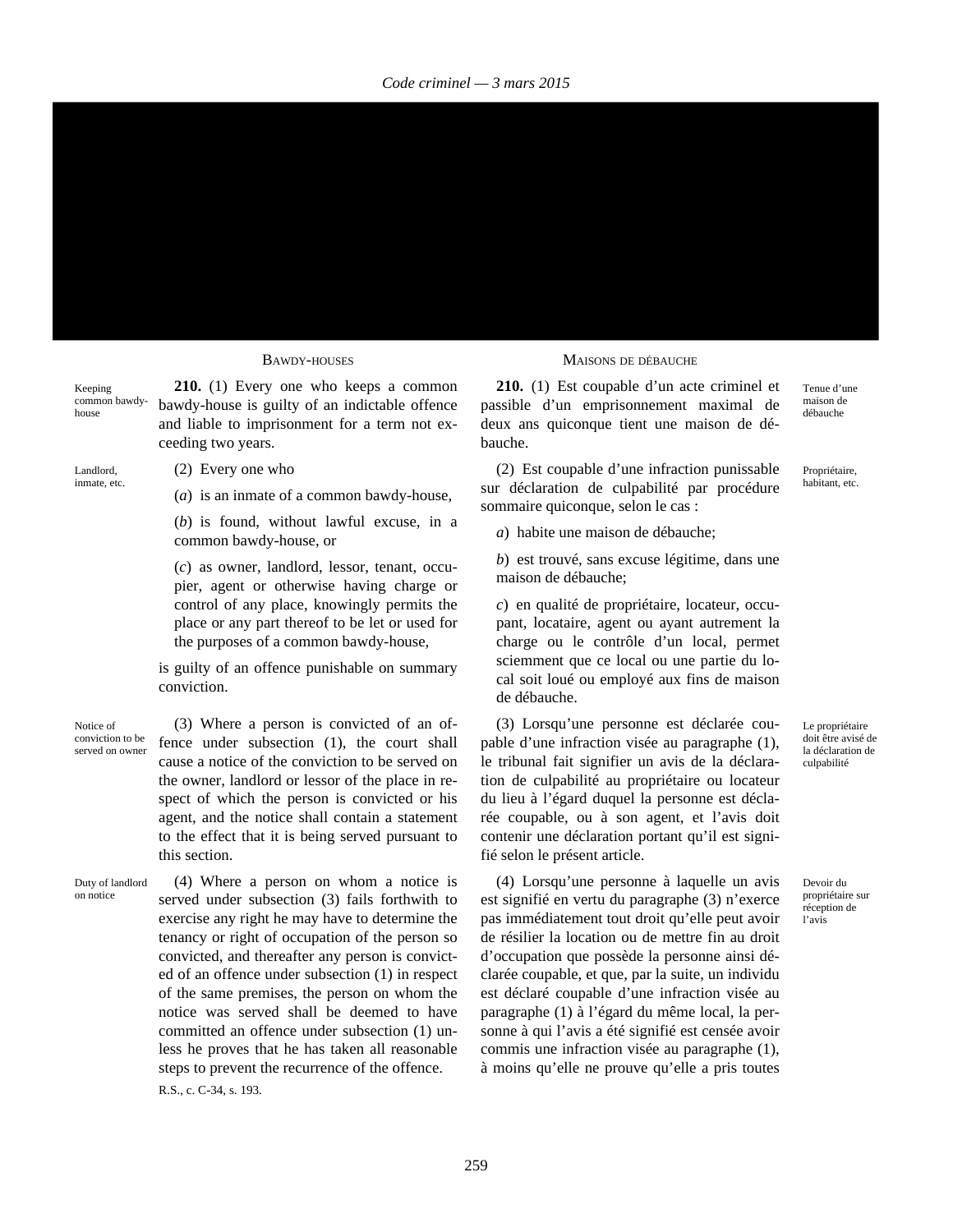Transporting person to bawdy-house

**211.** Every one who knowingly takes, transports, directs, or offers to take, transport or direct, any other person to a common bawdyhouse is guilty of an offence punishable on summary conviction.

R.S., c. C-34, s. 194.

#### **212.** [Repealed, 2014, c. 25, s. 13] **212.** [Abrogé, 2014, ch. 25, art. 13]

### OFFENCES IN RELATION TO OFFERING, PROVIDING OR OBTAINING SEXUAL SERVICES FOR **CONSIDERATION**

Stopping or impeding traffic

**213.** (1) Everyone is guilty of an offence punishable on summary conviction who, in a public place or in any place open to public view, for the purpose of offering, providing or obtaining sexual services for consideration,

(*a*) stops or attempts to stop any motor vehicle; or

(*b*) impedes the free flow of pedestrian or vehicular traffic or ingress to or egress from premises adjacent to that place.

(*c*) [Repealed, 2014, c. 25, s. 15]

Communicating to provide sexual services for consideration

(1.1) Everyone is guilty of an offence punishable on summary conviction who communicates with any person — for the purpose of offering or providing sexual services for consideration — in a public place, or in any place open to public view, that is or is next to a school ground, playground or daycare centre.

Definition of "public place" (2) In this section, "public place" includes any place to which the public have access as of right or by invitation, express or implied, and any motor vehicle located in a public place or in any place open to public view.

> R.S., 1985, c. C-46, s. 213; R.S., 1985, c. 51 (1st Supp.), s. 1; 2014, c. 25, s. 15.

les mesures raisonnables pour empêcher le renouvellement de l'infraction.

S.R., ch. C-34, art. 193.

**211.** Est coupable d'une infraction punissable sur déclaration de culpabilité par procédure sommaire quiconque, sciemment, mène ou transporte ou offre de mener ou de transporter une autre personne à une maison de débauche, ou dirige ou offre de diriger une autre personne vers une maison de débauche.

S.R., ch. C-34, art. 194.

INFRACTIONS SE RATTACHANT <sup>À</sup> <sup>L</sup>'OFFRE, <sup>À</sup> LA PRESTATION OU <sup>À</sup> <sup>L</sup>'OBTENTION DE SERVICES SEXUELS MOYENNANT RÉTRIBUTION

**213.** (1) Est coupable d'une infraction punissable sur déclaration de culpabilité par procédure sommaire quiconque, dans un endroit soit public soit situé à la vue du public et dans le but d'offrir, de rendre ou d'obtenir des services sexuels moyennant rétribution :

*a*) soit arrête ou tente d'arrêter un véhicule à moteur;

*b*) soit gêne la circulation des piétons ou des véhicules, ou l'entrée ou la sortie d'un lieu contigu à cet endroit.

*c*) [Abrogé, 2014, ch. 25, art. 15]

(1.1) Est coupable d'une infraction punissable sur déclaration de culpabilité par procédure sommaire quiconque, dans le but d'offrir ou de rendre des services sexuels moyennant rétribution, communique avec quiconque dans un endroit public ou situé à la vue du public qui est une garderie, un terrain d'école ou un terrain de jeu ou qui est situé à côté d'une garderie ou de l'un ou l'autre de ces terrains.

(2) Au présent article, « endroit public » s'entend notamment de tout lieu auquel le public a accès de droit ou sur invitation, expresse ou implicite; y est assimilé tout véhicule à moteur situé dans un endroit soit public soit situé à la vue du public.

L.R. (1985), ch. C-46, art. 213; L.R. (1985), ch. 51 (1<sup>er</sup> suppl.), art. 1; 2014, ch. 25, art. 15.

personnes à des maisons de débauche

Transport de

Interférence à la circulation

Communication dans le but de rendre des services sexuels moyennant rétribution

Définition de « endroit public »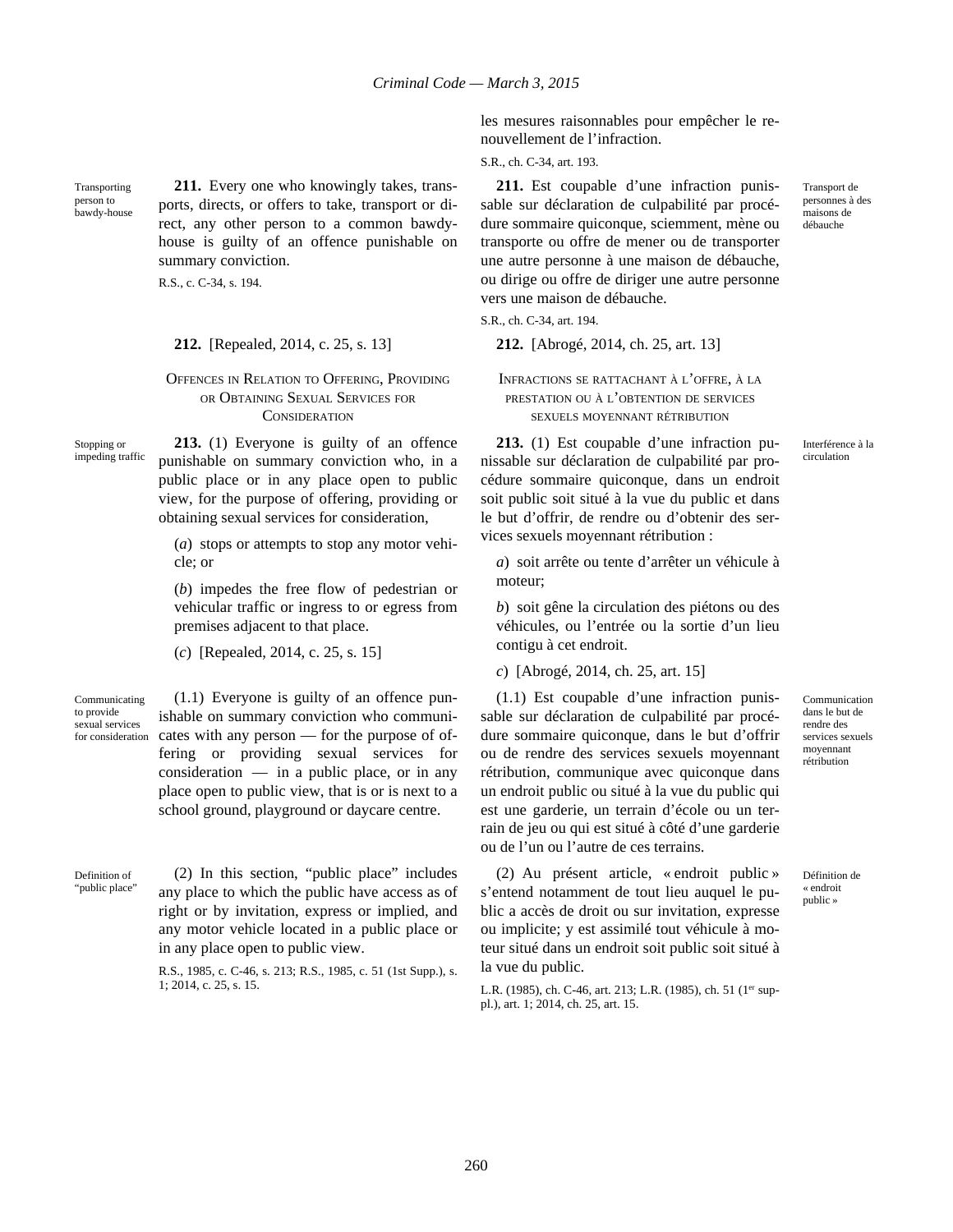

Obtaining sexual services for consideration

**286.1** (1) Everyone who, in any place, obtains for consideration, or communicates with anyone for the purpose of obtaining for consideration, the sexual services of a person is guilty of

(*a*) an indictable offence and liable to imprisonment for a term of not more than five years and a minimum punishment of,

COMMODIFICATION OF SEXUAL ACTIVITY MARCHANDISATION DES ACTIVITÉS SEXUELLES

**286.1** (1) Quiconque, en quelque endroit que ce soit, obtient, moyennant rétribution, les services sexuels d'une personne ou communique avec quiconque en vue d'obtenir, moyennant rétribution, de tels services est coupable :

*a*) soit d'un acte criminel passible d'un emprisonnement maximal de cinq ans, la peine minimale étant :

Obtention de services sexuels moyennant rétribution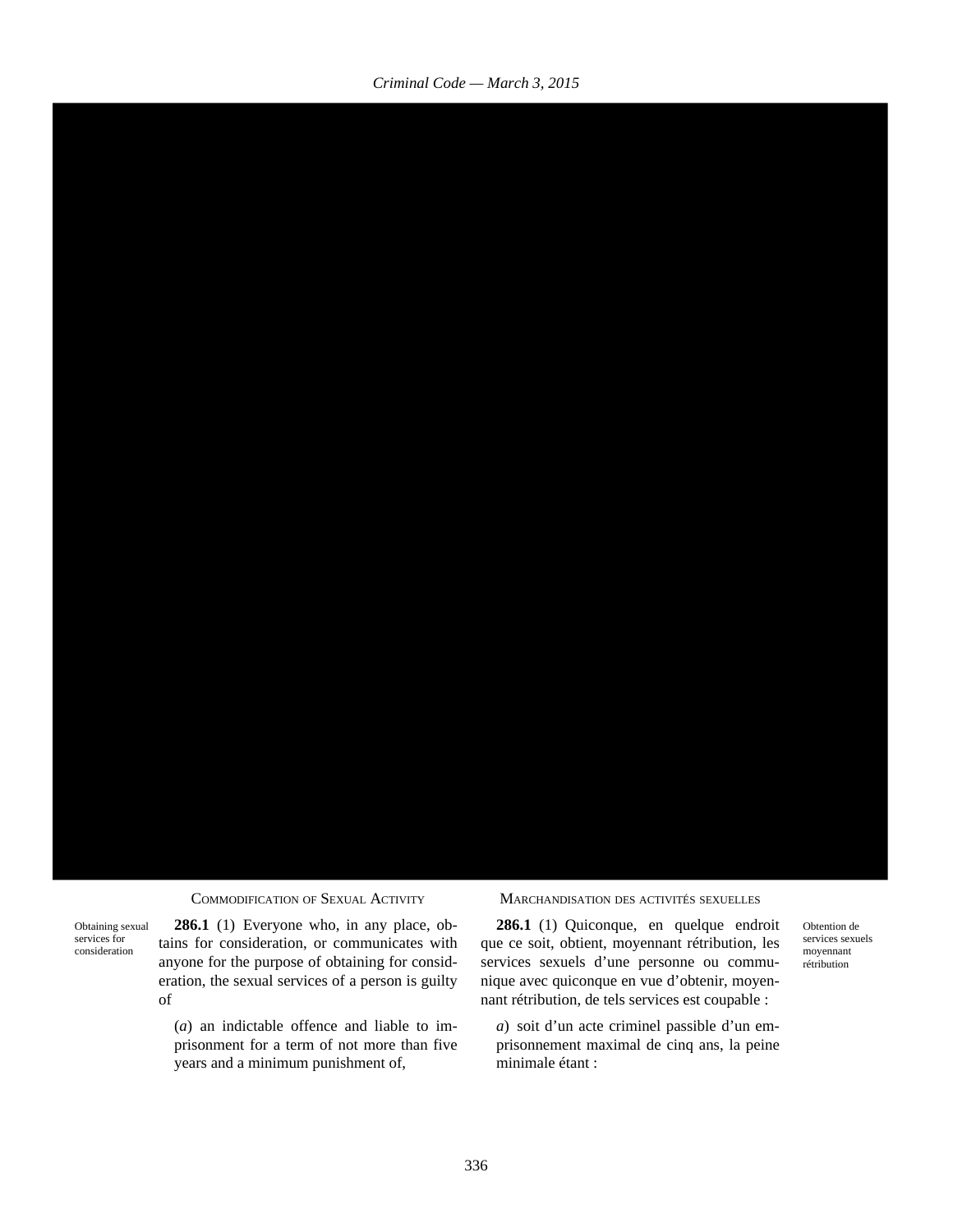(i) in the case where the offence is committed in a public place, or in any place open to public view, that is or is next to a park or the grounds of a school or religious institution or that is or is next to any other place where persons under the age of 18 can reasonably be expected to be present,

(A) for a first offence, a fine of \$2,000, and

(B) for each subsequent offence, a fine of \$4,000, or

(ii) in any other case,

(A) for a first offence, a fine of \$1,000, and

(B) for each subsequent offence, a fine of \$2,000; or

(*b*) an offence punishable on summary conviction and liable to imprisonment for a term of not more than 18 months and a minimum punishment of,

(i) in the case referred to in subparagraph (*a*)(i),

(A) for a first offence, a fine of \$1,000, and

(B) for each subsequent offence, a fine of \$2,000, or

(ii) in any other case,

(A) for a first offence, a fine of \$500, and

(B) for each subsequent offence, a fine of \$1,000.

Obtaining sexual services for consideration from person under 18 years

(2) Everyone who, in any place, obtains for consideration, or communicates with anyone for the purpose of obtaining for consideration, the sexual services of a person under the age of 18 years is guilty of an indictable offence and liable to imprisonment for a term of not more than 10 years and to a minimum punishment of imprisonment for a term of

(*a*) for a first offence, six months; and

(i) dans le cas où l'infraction est commise dans un endroit public ou situé à la vue du public, la peine ci-après, lorsque cet endroit est soit un parc, soit un terrain sur lequel est situé une école ou un établissement religieux soit un endroit quelconque où il est raisonnable de s'attendre à ce que s'y trouvent des personnes âgées de moins de dix-huit ans ou encore lorsque cet endroit est à côté soit d'un parc, soit d'un terrain sur lequel est situé une école ou un établissement religieux soit d'un endroit quelconque où il est raisonnable de s'attendre à ce que s'y trouvent des personnes âgées de moins de dix-huit ans :

(A) pour la première infraction, une amende de deux mille dollars,

(B) pour chaque récidive, une amende de quatre mille dollars,

(ii) dans tout autre cas :

(A) pour la première infraction, une amende de mille dollars,

(B) pour chaque récidive, une amende de deux mille dollars;

*b*) soit d'une infraction punissable sur déclaration de culpabilité par procédure sommaire passible d'un emprisonnement maximal de dix-huit mois, la peine minimale étant :

(i) dans le cas visé au sous-alinéa *a*)(i) :

(A) pour la première infraction, une amende de mille dollars,

(B) pour chaque récidive, une amende de deux mille dollars,

(ii) dans tout autre cas :

(A) pour la première infraction, une amende de cinq cents dollars,

(B) pour chaque récidive, une amende de mille dollars.

(2) Quiconque, en quelque endroit que ce soit, obtient, moyennant rétribution, les services sexuels d'une personne âgée de moins de dix-huit ans ou communique avec quiconque en vue d'obtenir, moyennant rétribution, les services sexuels d'une telle personne est coupable d'un acte criminel passible d'un emprisonnement maximal de dix ans, la peine minimale étant :

Obtention de services sexuels moyennant rétribution personne âgée de moins de dixhuit ans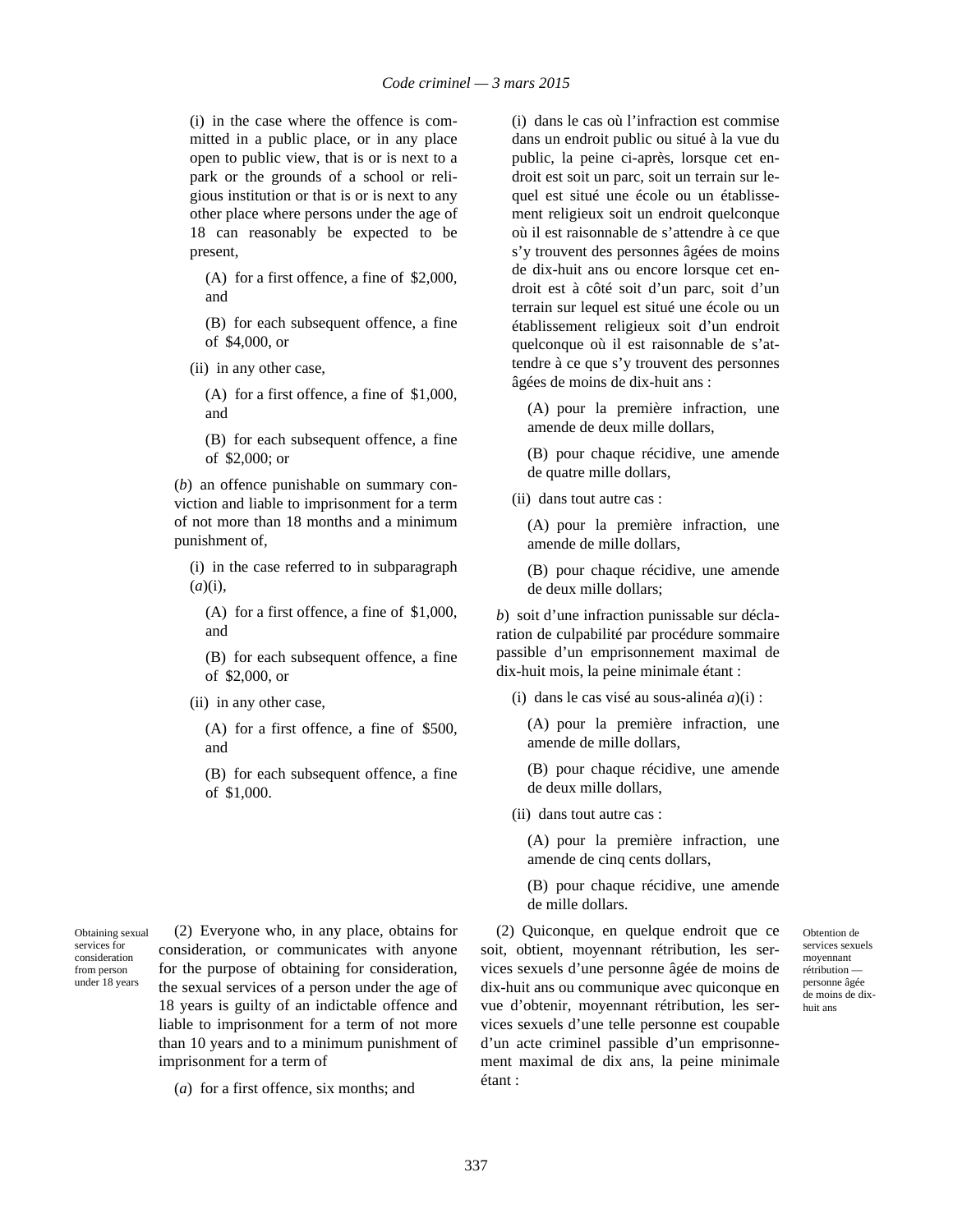(*b*) for each subsequent offence, one year. *a*) de six mois, dans le cas d'une première infraction;

*b*) d'un an, en cas de récidive.

(3) Lorsqu'il s'agit de décider, pour l'application du paragraphe (2), si la personne déclarée coupable se trouve en état de récidive, il est tenu compte de toute condamnation antérieure à l'égard :

*a*) d'une infraction prévue à ce paragraphe;

*b*) d'une infraction prévue au paragraphe 212(4) de la présente loi, dans toute version antérieure à la date d'entrée en vigueur du présent paragraphe.

(4) Pour décider si la personne déclarée coupable se trouve en état de récidive pour l'application du présent article, il est tenu compte de l'ordre des déclarations de culpabilité et non de l'ordre de la perpétration des infractions ni du fait qu'une infraction a été commise avant ou après une déclaration de culpabilité ni du mode de poursuite retenu pour ces infractions.

Précision relative aux condamnations antérieures

Récidive

Définitions de « endroit » et « endroit public »

Avantage matériel provenant de la prestation de services sexuels

Avantage matériel provenant de la prestation de services sexuels d'une personne âgée de moins de dix-huit ans

Présomption

(3) In determining, for the purpose of subsection (2), whether a convicted person has committed a subsequent offence, if the person was earlier convicted of any of the following offences, that offence is to be considered as an earlier offence:

(*a*) an offence under that subsection; or

(*b*) an offence under subsection 212(4) of this Act, as it read from time to time before the day on which this subsection comes into force.

Sequence of convictions only

Subsequent offences

> (4) In determining, for the purposes of this section, whether a convicted person has committed a subsequent offence, the only question to be considered is the sequence of convictions and no consideration shall be given to the sequence of commission of offences, whether any offence occurred before or after any conviction or whether offences were prosecuted by indictment or by way of summary conviction proceedings.

(5) For the purposes of this section, "place" and "public place" have the same meaning as in

**286.2** (1) Everyone who receives a financial or other material benefit, knowing that it is obtained by or derived directly or indirectly from the commission of an offence under subsection 286.1(1), is guilty of an indictable offence and liable to imprisonment for a term of not more

Definitions of "place" and "public place"

2014, c. 25, s. 20.

subsection 197(1).

than 10 years.

Material benefit from sexual services

Material benefit from sexual services provided by person under 18 years

(2) Everyone who receives a financial or other material benefit, knowing that it is obtained by or derived directly or indirectly from the commission of an offence under subsection 286.1(2), is guilty of an indictable offence and liable to imprisonment for a term of not more than 14 years and to a minimum punishment of imprisonment for a term of two years.

Presumption (3) For the purposes of subsections (1) and (2), evidence that a person lives with or is habitually in the company of a person who offers or provides sexual services for consideration is, in the absence of evidence to the contrary,

(5) Pour l'application du présent article, « endroit » et « endroit public » s'entendent au sens du paragraphe 197(1).

2014, ch. 25, art. 20.

**286.2** (1) Quiconque bénéficie d'un avantage matériel, notamment pécuniaire, qu'il sait provenir ou avoir été obtenu, directement ou indirectement, de la perpétration de l'infraction visée au paragraphe 286.1(1) est coupable d'un acte criminel passible d'un emprisonnement maximal de dix ans.

(2) Quiconque bénéficie d'un avantage matériel, notamment pécuniaire, qu'il sait provenir ou avoir été obtenu, directement ou indirectement, de la perpétration de l'infraction visée au paragraphe 286.1(2) est coupable d'un acte criminel passible d'un emprisonnement maximal de quatorze ans, la peine minimale étant de deux ans.

(3) Pour l'application des paragraphes (1) et (2), la preuve qu'une personne vit ou se trouve habituellement en compagnie d'une personne qui, moyennant rétribution, offre ou rend des services sexuels constitue, sauf preuve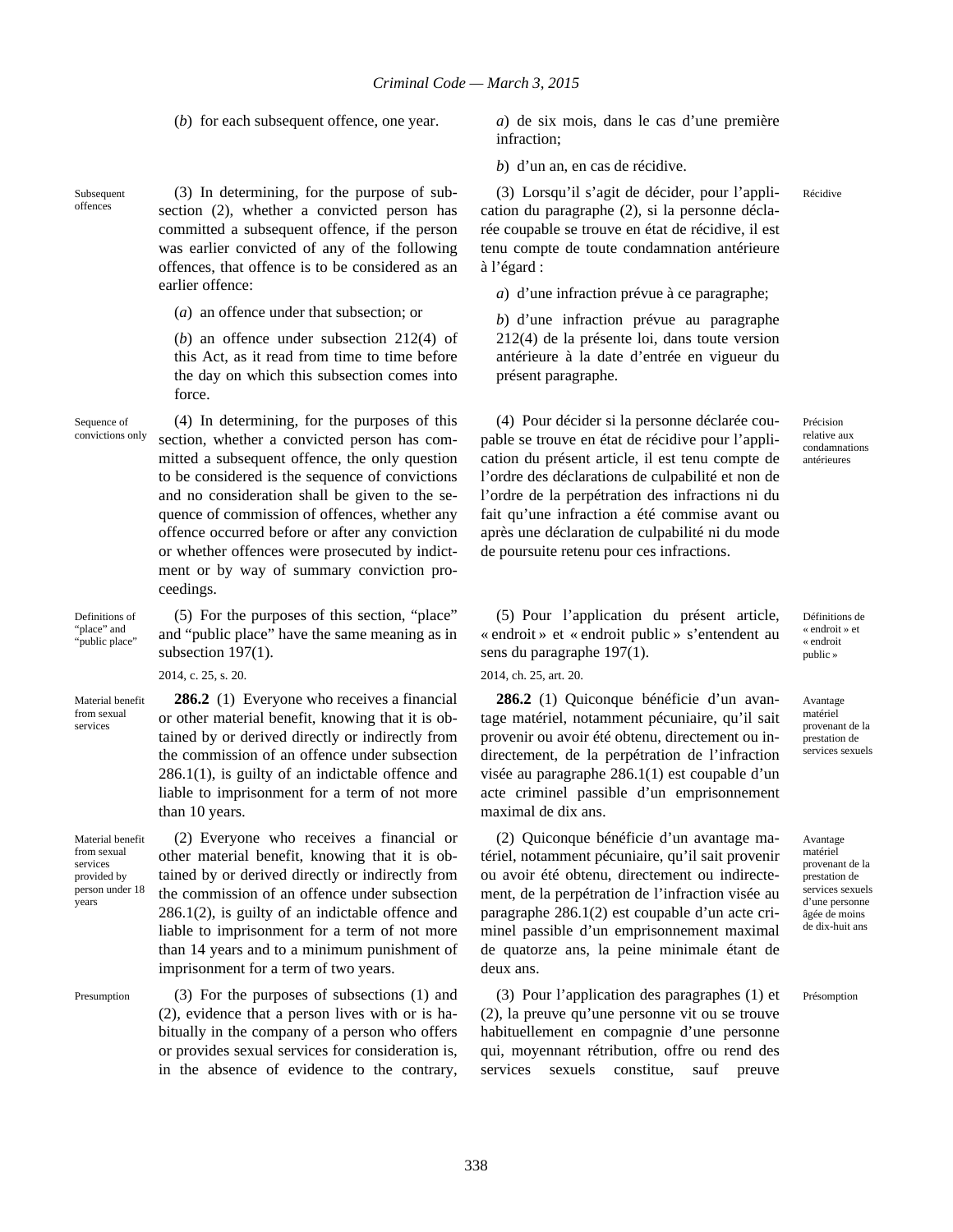proof that the person received a financial or other material benefit from those services.

Exception (4) Subject to subsection (5), subsections (1) and (2) do not apply to a person who receives the benefit

> (*a*) in the context of a legitimate living arrangement with the person from whose sexual services the benefit is derived;

> (*b*) as a result of a legal or moral obligation of the person from whose sexual services the benefit is derived;

> (*c*) in consideration for a service or good that they offer, on the same terms and conditions, to the general public; or

> (*d*) in consideration for a service or good that they do not offer to the general public but that they offered or provided to the person from whose sexual services the benefit is derived, if they did not counsel or encourage that person to provide sexual services and the benefit is proportionate to the value of the service or good.

No exception (5) Subsection (4) does not apply to a person who commits an offence under subsection (1) or (2) if that person

> (*a*) used, threatened to use or attempted to use violence, intimidation or coercion in relation to the person from whose sexual services the benefit is derived;

> (*b*) abused a position of trust, power or authority in relation to the person from whose sexual services the benefit is derived;

> (*c*) provided a drug, alcohol or any other intoxicating substance to the person from whose sexual services the benefit is derived for the purpose of aiding or abetting that person to offer or provide sexual services for consideration;

> (*d*) engaged in conduct, in relation to any person, that would constitute an offence under section 286.3; or

> (*e*) received the benefit in the context of a commercial enterprise that offers sexual services for consideration.

(6) If a person is convicted of an offence under this section, the court that imposes the sencontraire, la preuve qu'elle bénéficie d'un avantage matériel provenant de tels services.

(4) Sous réserve du paragraphe (5), les paragraphes (1) et (2) ne s'appliquent pas à quiconque reçoit l'avantage matériel :

*a*) dans le cadre d'une entente de cohabitation légitime avec la personne qui rend les services sexuels à l'origine de l'avantage matériel;

*b*) en conséquence d'une obligation morale ou légale de la personne qui rend ces services sexuels;

*c*) en contrepartie de la fourniture de biens ou services qu'il offre à la population en général, s'ils sont fournis aux mêmes conditions que pour celle-ci;

*d*) en contrepartie de la fourniture de biens ou services qu'il n'offre pas à la population en général mais qu'il a offert ou fourni à la personne qui rend ces services sexuels, tant qu'il ne conseille pas à cette personne de rendre de tels services sexuels ni ne l'y encourage et que l'avantage reçu soit proportionnel à la valeur de ces biens ou services.

(5) Le paragraphe (4) ne s'applique pas à quiconque commet l'infraction prévue aux paragraphes (1) ou (2) dans les cas suivants :

Exception non applicable

Exception

*a*) il a usé de violence envers la personne qui rend les services sexuels à l'origine de l'avantage matériel, l'a intimidée ou l'a contrainte, ou a tenté ou menacé de le faire;

*b*) il a abusé de son pouvoir sur cette personne ou de la confiance de celle-ci;

*c*) il a fourni des drogues, de l'alcool ou d'autres substances intoxicantes à celle-ci en vue de l'aider ou de l'encourager à offrir ou à rendre des services sexuels moyennant rétribution;

*d*) il a eu un comportement, à l'égard de toute personne, qui constituerait une infraction à l'article 286.3;

*e*) il a reçu l'avantage matériel dans le cadre d'une entreprise commerciale qui offre des services sexuels moyennant rétribution.

(6) Le tribunal qui détermine la peine à infliger à une personne déclarée coupable d'une in-

Circonstances aggravantes

Aggravating factor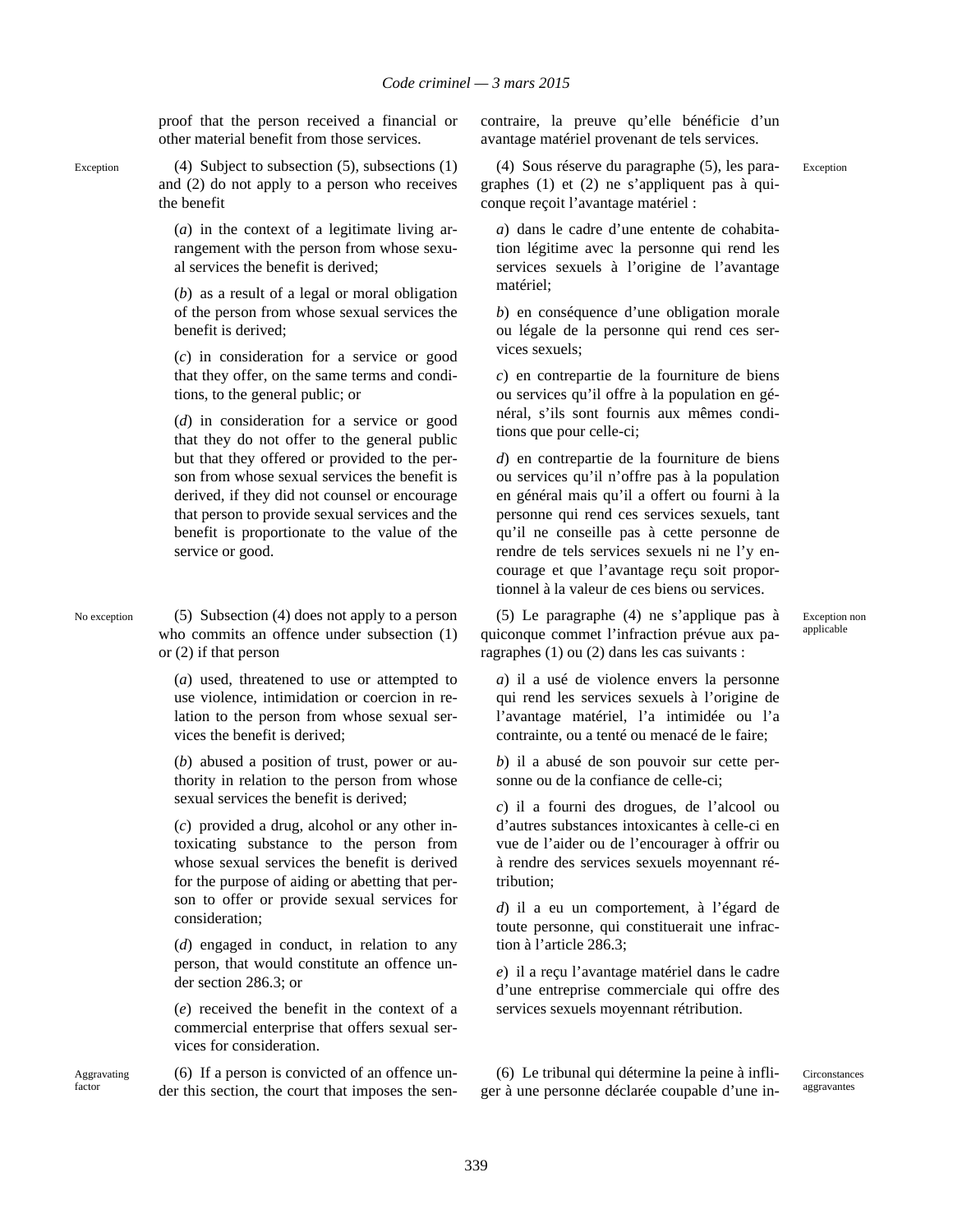tence shall consider as an aggravating factor the fact that that person received the benefit in the context of a commercial enterprise that offers sexual services for consideration.

2014, c. 25, s. 20.

Procuring **286.3** (1) Everyone who procures a person to offer or provide sexual services for consideration or, for the purpose of facilitating an offence under subsection 286.1(1), recruits, holds, conceals or harbours a person who offers or provides sexual services for consideration, or exercises control, direction or influence over the movements of that person, is guilty of an indictable offence and liable to imprisonment for a term of not more than 14 years.

person under 18 (2) Everyone who procures a person under the age of 18 years to offer or provide sexual services for consideration or, for the purpose of facilitating an offence under subsection 286.1(2), recruits, holds, conceals or harbours a person under the age of 18 who offers or provides sexual services for consideration, or exercises control, direction or influence over the movements of that person, is guilty of an indictable offence and liable to imprisonment for a term of not more than 14 years and to a minimum punishment of imprisonment for a term of five years.

2014, c. 25, s. 20.

Advertising sexual services

Immunity material benefit and advertising

Procuring —

years

**286.4** Everyone who knowingly advertises an offer to provide sexual services for consideration is guilty of

(*a*) an indictable offence and liable to imprisonment for a term of not more than five years; or

(*b*) an offence punishable on summary conviction and liable to imprisonment for a term of not more than 18 months.

2014, c. 25, s. 20.

**286.5** (1) No person shall be prosecuted for

(*a*) an offence under section 286.2 if the benefit is derived from the provision of their own sexual services; or

(*b*) an offence under section 286.4 in relation to the advertisement of their own sexual services.

fraction au présent article est tenu de considérer comme circonstance aggravante le fait que cette personne a reçu l'avantage dans le cadre d'une entreprise commerciale qui offre des services sexuels moyennant rétribution.

2014, ch. 25, art. 20.

**286.3** (1) Est coupable d'un acte criminel et passible d'un emprisonnement maximal de quatorze ans quiconque amène une personne à offrir ou à rendre des services sexuels moyennant rétribution ou, en vue de faciliter une infraction visée au paragraphe 286.1(1), recrute, détient, cache ou héberge une personne qui offre ou rend de tels services moyennant rétribution, ou exerce un contrôle, une direction ou une influence sur les mouvements d'une telle personne.

(2) Est coupable d'un acte criminel et passible d'un emprisonnement maximal de quatorze ans, la peine minimale étant de cinq ans, quiconque amène une personne âgée de moins de dix-huit ans à offrir ou à rendre des services sexuels moyennant rétribution ou, en vue de faciliter une infraction visée au paragraphe 286.1(2), recrute, détient, cache ou héberge une telle personne qui offre ou rend de tels services moyennant rétribution, ou exerce un contrôle, une direction ou une influence sur les mouvements d'une telle personne.

2014, ch. 25, art. 20.

**286.4** Quiconque fait sciemment de la publicité pour offrir des services sexuels moyennant rétribution est coupable :

*a*) soit d'un acte criminel passible d'un emprisonnement maximal de cinq ans;

*b*) soit d'une infraction punissable sur déclaration de culpabilité par procédure sommaire passible d'un emprisonnement maximal de dix-huit mois.

2014, ch. 25, art. 20.

**286.5** (1) Nul ne peut être poursuivi :

*a*) pour une infraction à l'article 286.2 si l'avantage matériel reçu provient de la prestation de ses propres services sexuels;

*b*) pour une infraction à l'article 286.4 en ce qui touche la publicité de ses propres services sexuels.

Proxénétisme personne âgée de moins de dixhuit ans

Publicité de services sexuels

Immunité avantage matériel reçu et publicité

Proxénétisme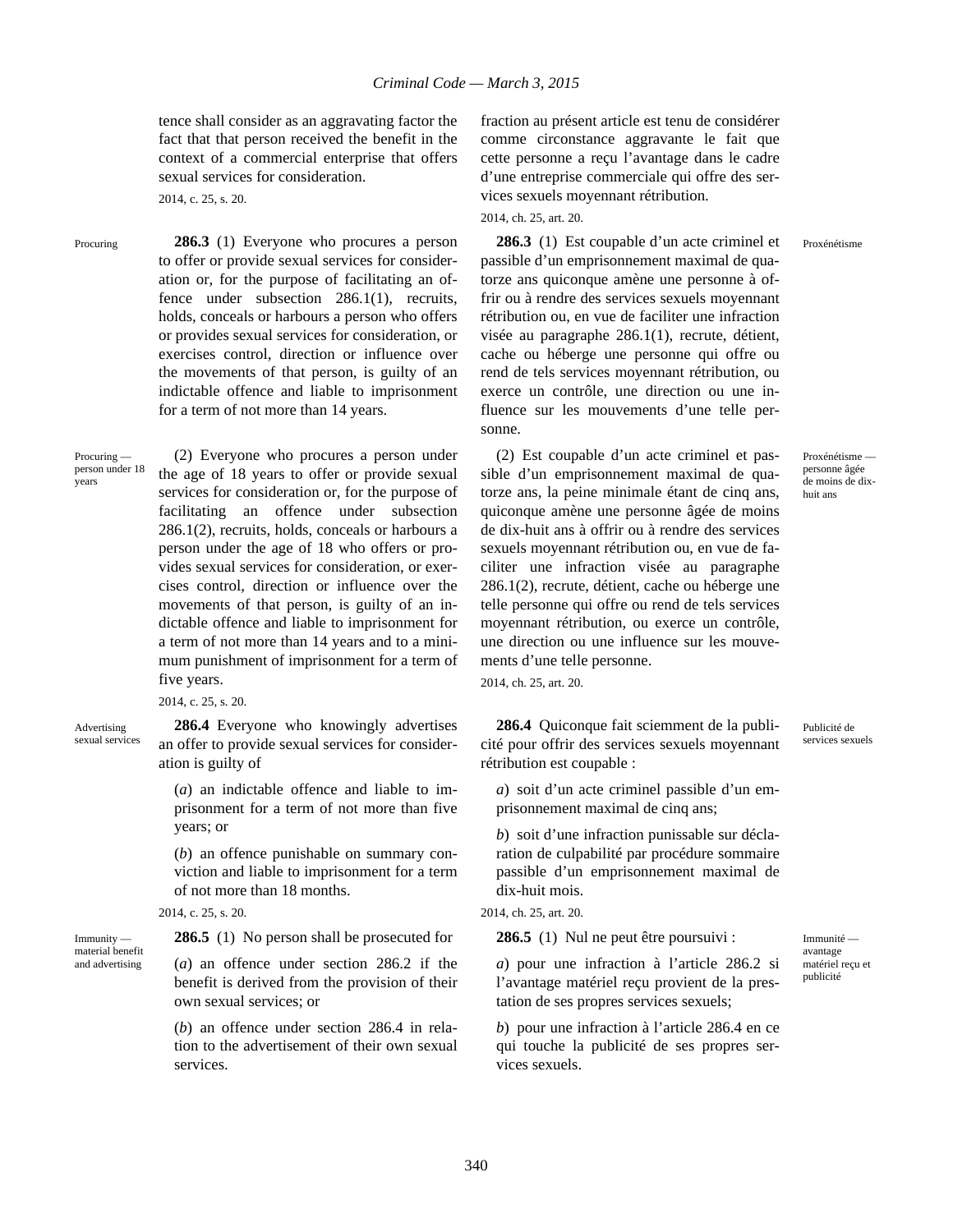Immunity aiding, abetting, etc.

(2) No person shall be prosecuted for aiding, abetting, conspiring or attempting to commit an offence under any of sections 286.1 to 286.4 or being an accessory after the fact or counselling a person to be a party to such an offence, if the offence relates to the offering or provision of their own sexual services.

2014, c. 25, s. 20.

(2) Nul ne peut être poursuivi pour avoir aidé ou encouragé une personne à perpétrer une infraction aux articles 286.1 à 286.4, avoir conseillé d'y participer ou en être complice après le fait ou avoir tenté de perpétrer une telle infraction ou comploté à cette fin, si l'infraction est rattachée à l'offre ou à la prestation de ses propres services sexuels.

Immunité participation à une infraction

2014, ch. 25, art. 20.

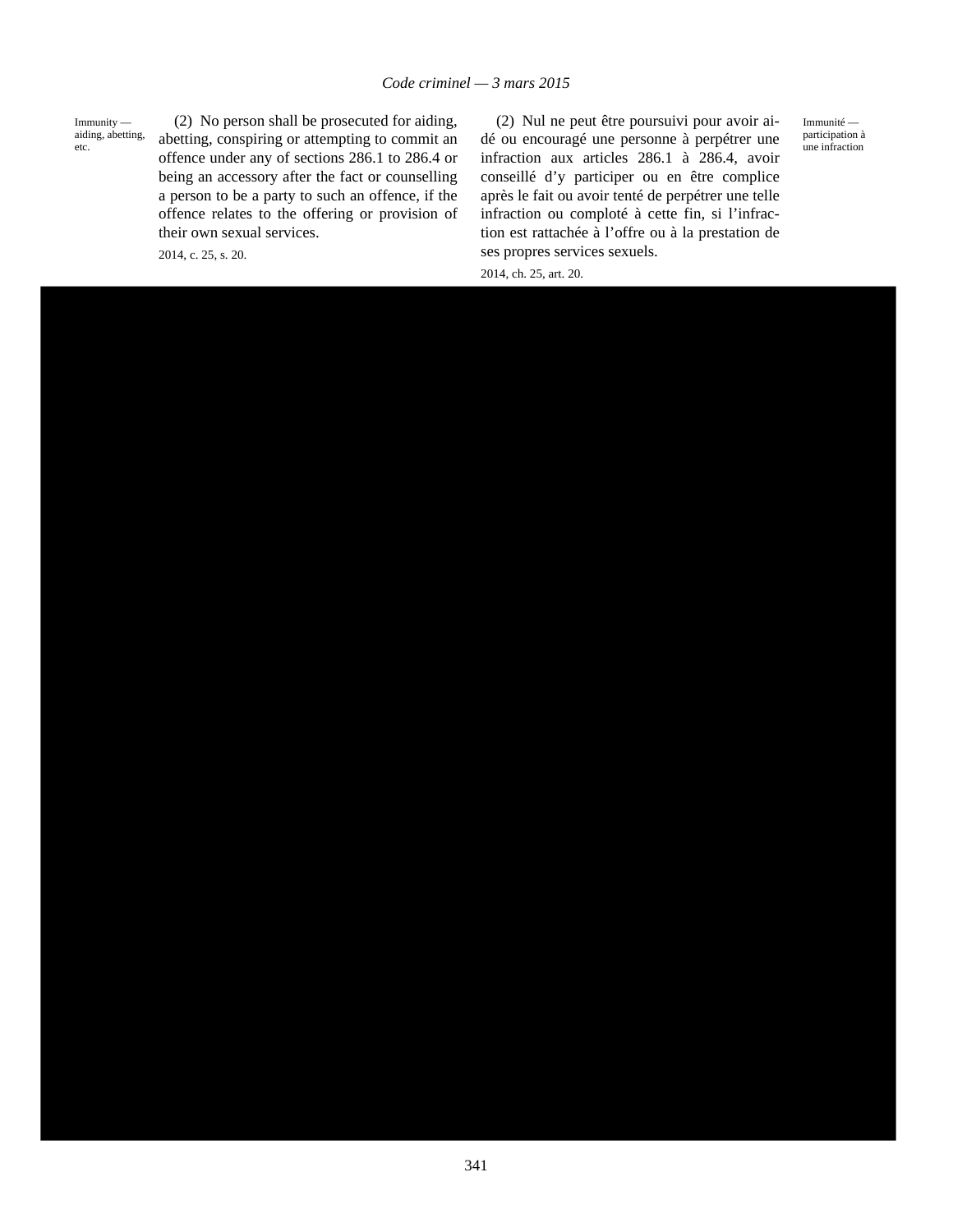Warrant of seizure

**164.** (1) A judge may issue a warrant authorizing seizure of copies of a recording, a publication, a representation or any written material, if the judge is satisfied by information on oath that there are reasonable grounds to believe that

(*a*) the recording, copies of which are kept for sale or distribution in premises within the jurisdiction of the court, is a voyeuristic recording;

(*b*) the publication, copies of which are kept for sale or distribution in premises within the jurisdiction of the court, is obscene or a crime comic, as defined in section 163;

(*c*) the representation, written material or recording, copies of which are kept in premises within the jurisdiction of the court, is child pornography as defined in section 163.1; or

(*d*) the representation, written material or recording, copies of which are kept in premises within the jurisdiction of the court, is an advertisement of sexual services.

Summons to occupier

(2) Within seven days of the issue of a warrant under subsection (1), the judge shall issue a summons to the occupier of the premises requiring him to appear before the court and show cause why the matter seized should not be forfeited to Her Majesty.

Owner and maker may appear

(3) The owner and the maker of the matter seized under subsection (1), and alleged to be obscene, a crime comic, child pornography, a voyeuristic recording or an advertisement of sexual services, may appear and be represented in the proceedings to oppose the making of an order for the forfeiture of the matter.

**164.** (1) Le juge peut décerner un mandat autorisant la saisie des exemplaires d'une publication ou des copies d'une représentation, d'un écrit ou d'un enregistrement s'il est convaincu, par une dénonciation sous serment, qu'il existe des motifs raisonnables de croire :

*a*) soit que l'enregistrement, dont des copies sont tenues, pour vente ou distribution, dans un local du ressort du tribunal, constitue un enregistrement voyeuriste;

*b*) soit que la publication, dont des exemplaires sont tenus, pour vente ou distribution, dans un local du ressort du tribunal, est obscène ou est une histoire illustrée de crime au sens de l'article 163;

*c*) soit que la représentation, l'écrit ou l'enregistrement, dont des copies sont tenues dans un local du ressort du tribunal, constitue de la pornographie juvénile au sens de l'article 163.1;

*d*) soit que la représentation, l'écrit ou l'enregistrement, dont des copies sont tenues dans un local du ressort du tribunal, constitue de la publicité de services sexuels.

(2) Dans un délai de sept jours après l'émission du mandat, le juge doit lancer une sommation contre l'occupant du local, astreignant cet occupant à comparaître devant le tribunal et à présenter les raisons pour lesquelles la matière saisie ne devrait pas être confisquée au profit de Sa Majesté.

(3) Le propriétaire ainsi que l'auteur de la matière saisie dont on prétend qu'elle est obscène ou une histoire illustrée de crime, ou qu'elle constitue de la pornographie juvénile, un enregistrement voyeuriste ou de la publicité de services sexuels, peuvent comparaître et être représentés dans les procédures pour s'opposer

Sommation à l'occupant

Mandat de saisie

Le propriétaire et l'auteur peuvent comparaître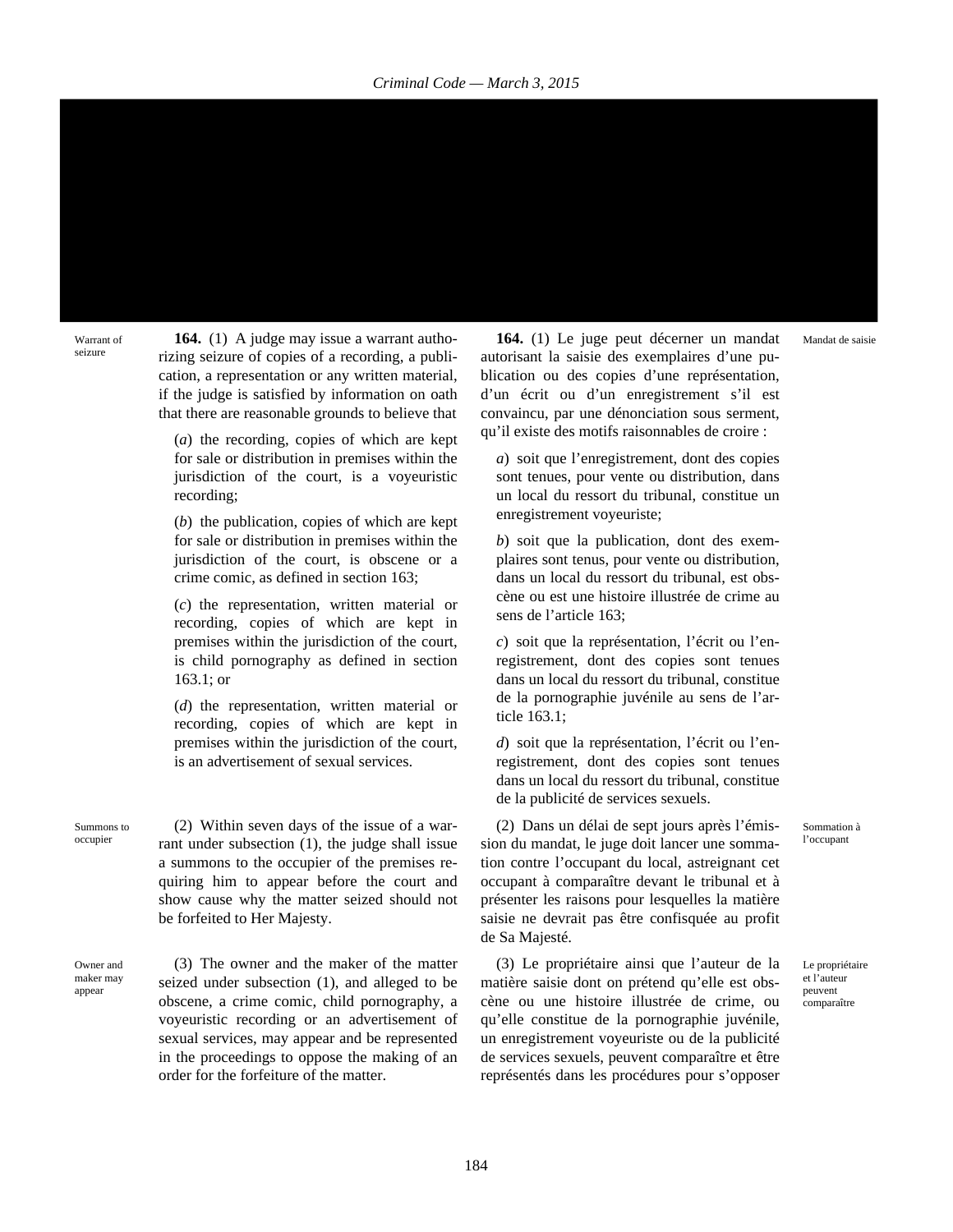Order of forfeiture

(4) If the court is satisfied, on a balance of probabilities, that the publication, representation, written material or recording referred to in subsection (1) is obscene, a crime comic, child pornography, a voyeuristic recording or an advertisement of sexual services, it may make an order declaring the matter forfeited to Her Majesty in right of the province in which the proceedings take place, for disposal as the Attorney General may direct.

Disposal of matter

(5) If the court is not satisfied that the publication, representation, written material or recording referred to in subsection (1) is obscene, a crime comic, child pornography, a voyeuristic recording or an advertisement of sexual services, it shall order that the matter be restored to the person from whom it was seized without delay after the time for final appeal has expired.

Appeal (6) An appeal lies from an order made under subsection (4) or (5) by any person who appeared in the proceedings

> (*a*) on any ground of appeal that involves a question of law alone,

> (*b*) on any ground of appeal that involves a question of fact alone, or

> (*c*) on any ground of appeal that involves a question of mixed law and fact,

as if it were an appeal against conviction or against a judgment or verdict of acquittal, as the case may be, on a question of law alone under Part XXI and sections 673 to 696 apply with such modifications as the circumstances require.

Consent (7) If an order is made under this section by a judge in a province with respect to one or more copies of a publication, a representation, written material or a recording, no proceedings shall be instituted or continued in that province under section 162, 163, 163.1 or 286.4 with respect to those or other copies of the same publication, representation, written material or recording without the consent of the Attorney General.

à l'établissement d'une ordonnance portant confiscation de cette matière.

(4) Si le tribunal est convaincu, selon la prépondérance des probabilités, que la matière est obscène ou une histoire illustrée de crime, ou constitue de la pornographie juvénile, un enregistrement voyeuriste ou de la publicité de services sexuels, il peut rendre une ordonnance la déclarant confisquée au profit de Sa Majesté du chef de la province où les procédures ont lieu, pour qu'il en soit disposé conformément aux instructions du procureur général.

(5) Si le tribunal n'est pas convaincu que la publication, la représentation, l'écrit ou l'enregistrement est obscène ou une histoire illustrée de crime, ou constitue de la pornographie juvénile, un enregistrement voyeuriste ou de la publicité de services sexuels, il doit ordonner que la matière soit remise à la personne de laquelle elle a été saisie, dès l'expiration du délai imparti pour un appel final.

Sort de la matière

Appel

(6) Il peut être interjeté appel d'une ordonnance rendue selon les paragraphes (4) ou (5) par toute personne qui a comparu dans les procédures :

*a*) pour tout motif d'appel comportant une question de droit seulement:

*b*) pour tout motif d'appel comportant une question de fait seulement;

*c*) pour tout motif d'appel comportant une question de droit et de fait,

comme s'il s'agissait d'un appel contre une déclaration de culpabilité ou contre un jugement ou verdict d'acquittement, selon le cas, sur une question de droit seulement en vertu de la partie XXI, et les articles 673 à 696 s'appliquent, compte tenu des adaptations de circonstance.

Consentement

(7) Dans le cas où un juge a rendu une ordonnance, en vertu du présent article, dans une province relativement à un ou plusieurs exemplaires d'une publication ou à une ou plusieurs copies d'une représentation, d'un écrit ou d'un enregistrement, aucune poursuite ne peut être intentée ni continuée dans cette province aux termes des articles 162, 163, 163.1 ou 286.4 en ce qui concerne ces exemplaires ou d'autres exemplaires de la même publication, ou ces copies ou d'autres copies de la même représentation, du même écrit ou du même enregistre-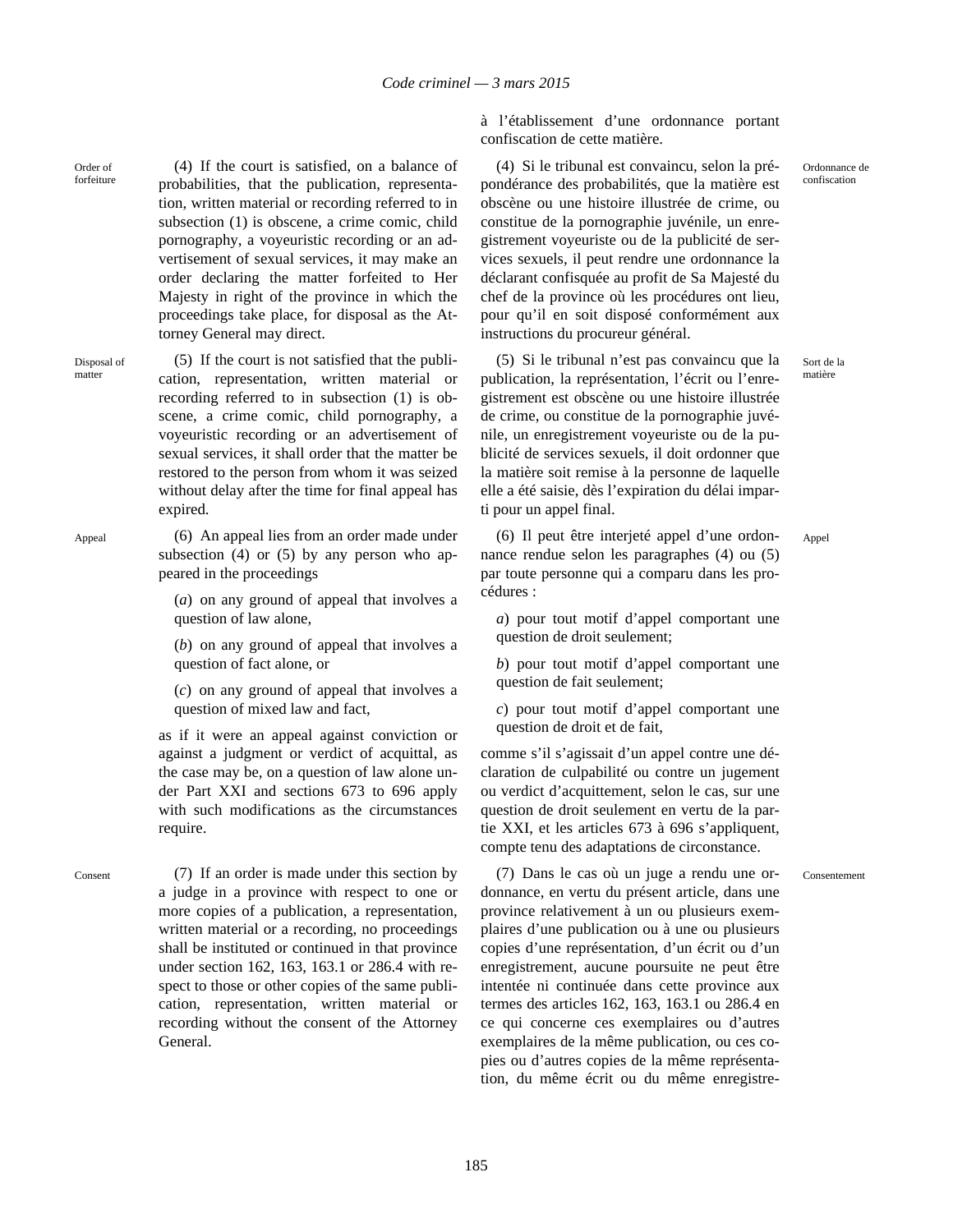»

"advertisement of sexual services' « *publicité de services sexuels*

"court" « *tribunal* »

### Definitions (8) In this section,

"advertisement of sexual services" means any material — including a photographic, film, video, audio or other recording, made by any means, a visual representation or any written material — that is used to advertise sexual services contrary to section 286.4.

#### "court" means

(*a*) in the Province of Quebec, the Court of Quebec, the municipal court of Montreal and the municipal court of Quebec,

(*a.1*) in the Province of Ontario, the Superior Court of Justice,

(*b*) in the Provinces of New Brunswick, Manitoba, Saskatchewan and Alberta, the Court of Queen's Bench,

(*c*) in the Province of Newfoundland and Labrador, the Trial Division of the Supreme Court,

(*c.1*) [Repealed, 1992, c. 51, s. 34]

(*d*) in the Provinces of Nova Scotia, British Columbia and Prince Edward Island, in Yukon and in the Northwest Territories, the Supreme Court, and

(*e*) in Nunavut, the Nunavut Court of Justice;

"crime comic" « *histoire* "crime comic" has the same meaning as in section 163;

*illustrée de crime* » "judge"

« *juge* »

"judge" means a judge of a court.

"voyeuristic recording" « *enregistrement voyeuriste* » "voyeuristic recording" means a visual recording within the meaning of subsection 162(2) that is made as described in subsection 162(1).

> R.S., 1985, c. C-46, s. 164; R.S., 1985, c. 27 (2nd Supp.), s. 10, c. 40 (4th Supp.), s. 2; 1990, c. 16, s. 3, c. 17, s. 9; 1992, c. 1, s. 58, c. 51, s. 34; 1993, c. 46, s. 3; 1997, c. 18, s. 5; 1998, c. 30, s. 14; 1999, c. 3, s. 27; 2002, c. 7, s. 139, c. 13, s. 6; 2005, c. 32, s. 8; 2014, c. 25, s. 6; 2015, c. 3, s. 46.

Warrant of seizure

**164.1** (1) If a judge is satisfied by information on oath that there are reasonable grounds to believe that there is material — namely, child pornography as defined in section 163.1, a voyeuristic recording or an advertisement of ment, sans le consentement du procureur général.

(8) Les définitions qui suivent s'appliquent au présent article. Définitions

« enregistrement voyeuriste » Enregistrement visuel — au sens du paragraphe  $162(2)$  — obtenu dans les circonstances visées au paragraphe 162(1).

« histoire illustrée de crime » A le sens que lui donne l'article 163.

« juge » Juge d'un tribunal. « juge »

« publicité de services sexuels » Tout matériel — enregistrement photographique, filmé, vidéo, sonore ou autre, réalisé par tout moyen, représentation visuelle ou écrit — qui est utilisé pour faire de la publicité de services sexuels en contravention de l'article 286.4.

« tribunal »

*a*) Dans la province de Québec, la Cour du Québec, la Cour municipale de Montréal et la Cour municipale de Québec;

*a.1*) dans la province d'Ontario, la Cour supérieure de justice;

*b*) dans les provinces du Nouveau-Brunswick, du Manitoba, de la Saskatchewan et d'Alberta, la Cour du Banc de la Reine;

*c*) dans la province de Terre-Neuve-et-Labrador, la Section de première instance de la Cour suprême;

*c.1*) [Abrogé, 1992, ch. 51, art. 34]

*d*) dans les provinces de la Nouvelle-Écosse, de la Colombie-Britannique et de l'Île-du-Prince-Édouard, au Yukon et dans les Territoires du Nord-Ouest, la Cour suprême;

*e*) au Nunavut, la Cour de justice.

L.R. (1985), ch. C-46, art. 164; L.R. (1985), ch. 27 (2<sup>e</sup> suppl.), art. 10, ch. 40 (4<sup>e</sup> suppl.), art. 2; 1990, ch. 16, art. 3, ch. 17, art. 9; 1992, ch. 1, art. 58, ch. 51, art. 34; 1993, ch. 46, art. 3; 1997, ch. 18, art. 5; 1998, ch. 30, art. 14; 1999, ch. 3, art. 27; 2002, ch. 7, art. 139, ch. 13, art. 6; 2005, ch. 32, art. 8; 2014, ch. 25, art. 6; 2015, ch. 3, art. 46.

**164.1** (1) Le juge peut, s'il est convaincu par une dénonciation sous serment qu'il y a des motifs raisonnables de croire qu'il existe une matière — constituant de la pornographie juvénile au sens de l'article 163.1, un enregistre« enregistrement

voyeuriste » "*voyeuristic recording*"

« histoire illustrée de crime » "*crime comic*"

"*judge*"

« publicité de services sexuels »

"*advertisement of sexual services*"

« tribunal » "*court*"

Mandat de saisie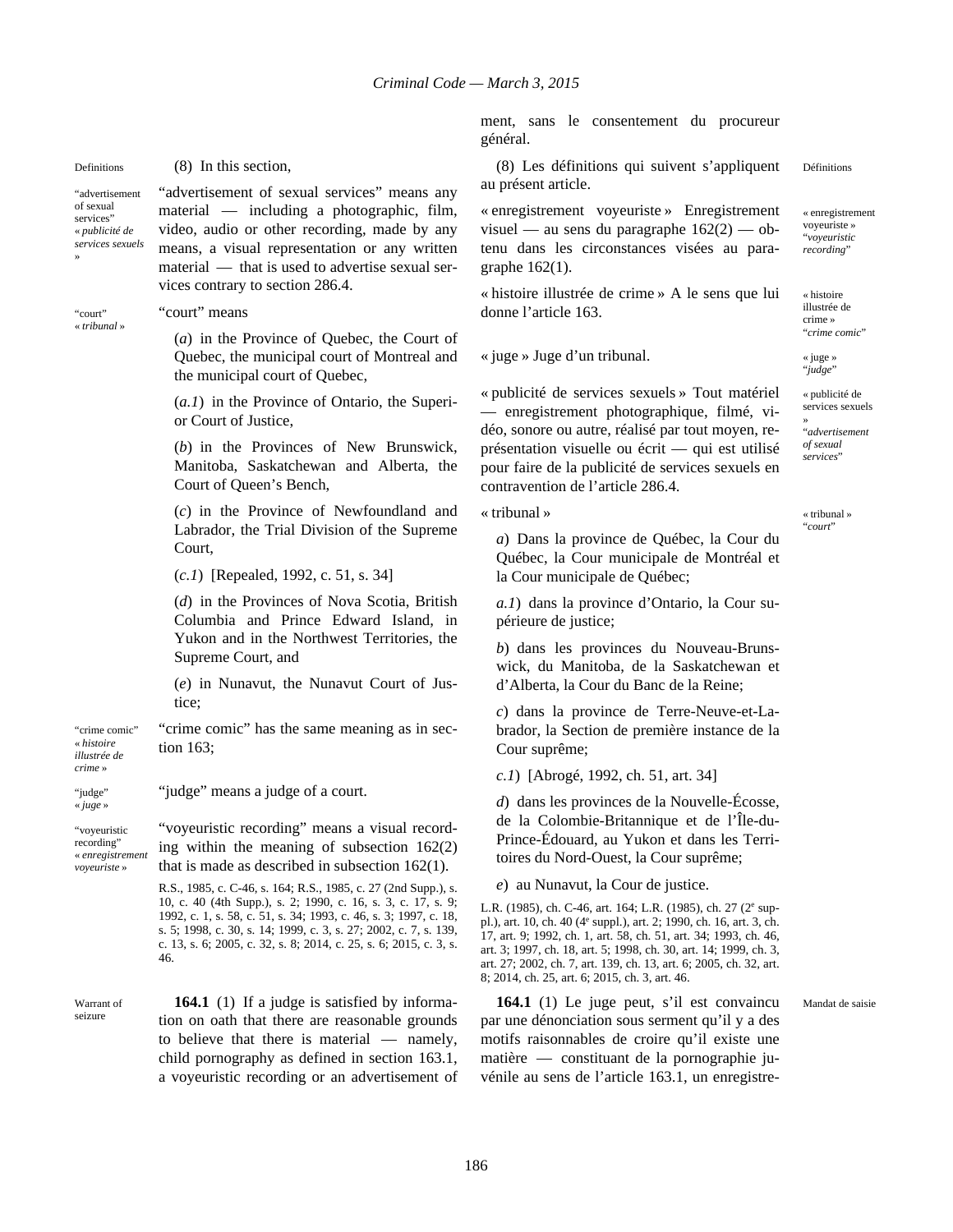sexual services as defined in subsection 164(8) or data as defined in subsection 342.1(2) that makes child pornography, a voyeuristic recording or an advertisement of sexual services available — that is stored on and made available through a computer system as defined in subsection  $342.1(2)$  that is within the jurisdiction of the court, the judge may order the custodian of the computer system to

(*a*) give an electronic copy of the material to the court;

(*b*) ensure that the material is no longer stored on and made available through the computer system; and

(*c*) provide the information necessary to identify and locate the person who posted the material.

Notice to person who posted the material

(2) Within a reasonable time after receiving the information referred to in paragraph  $(1)(c)$ , the judge shall cause notice to be given to the person who posted the material, giving that person the opportunity to appear and be represented before the court, and show cause why the material should not be deleted. If the person cannot be identified or located or does not reside in Canada, the judge may order the custodian of the computer system to post the text of the notice at the location where the material was previously stored and made available, until the time set for the appearance.

Person who posted the material may appear

(3) The person who posted the material may appear and be represented in the proceedings in order to oppose the making of an order under subsection (5).

Non-appearance (4) If the person who posted the material does not appear for the proceedings, the court may proceed *ex parte* to hear and determine the proceedings in the absence of the person as fully and effectually as if the person had appeared.

Order (5) If the court is satisfied, on a balance of probabilities, that the material is child pornography as defined in section 163.1, a voyeuristic recording or an advertisement of sexual services as defined in subsection 164(8) or data as defined in subsection 342.1(2) that makes child pornography, the voyeuristic recording or the advertisement of sexual services available, it may order the custodian of the computer system to delete the material.

ment voyeuriste ou de la publicité de services sexuels au sens du paragraphe 164(8) ou des données au sens du paragraphe 342.1(2) qui rendent la pornographie juvénile, l'enregistrement voyeuriste ou la publicité de services sexuels accessible — qui est emmagasinée et rendue accessible au moyen d'un ordinateur au sens de ce paragraphe, situé dans le ressort du tribunal, ordonner au gardien de l'ordinateur :

*a*) de remettre une copie électronique de la matière au tribunal;

*b*) de s'assurer que la matière n'est plus emmagasinée ni accessible au moyen de l'ordinateur;

*c*) de fournir les renseignements nécessaires pour identifier et trouver la personne qui a affiché la matière.

(2) Dans un délai raisonnable après la réception des renseignements visés à l'alinéa (1)*c*), le juge fait donner un avis à la personne qui a affiché la matière, donnant à celle-ci l'occasion de comparaître et d'être représentée devant le tribunal et de présenter les raisons pour lesquelles la matière ne devrait pas être effacée. Si la personne ne peut être identifiée ou trouvée ou ne réside pas au Canada, le juge peut ordonner au gardien de l'ordinateur d'afficher le texte de l'avis à l'endroit où la matière était emmagasinée et rendue accessible, jusqu'à la date de comparution de la personne.

(3) La personne qui a affiché la matière peut comparaître et être représentée dans les procédures pour s'opposer à l'établissement d'une ordonnance en vertu du paragraphe (5).

(4) Lorsque la personne qui a affiché la matière ne comparaît pas, le tribunal peut procéder *ex parte* à l'audition et à la décision des procédures, en l'absence de cette personne, aussi complètement et effectivement que si elle avait comparu.

(5) Si le tribunal est convaincu, selon la prépondérance des probabilités, que la matière constitue de la pornographie juvénile au sens de l'article 163.1, un enregistrement voyeuriste ou de la publicité de services sexuels au sens du paragraphe 164(8) ou des données au sens du paragraphe 342.1(2) qui rendent la pornographie juvénile, l'enregistrement voyeuriste ou la publicité de services sexuels accessible, il peut Avis à la personne qui a affiché la matière

Personne qui a affiché la matière : comparution

Personne qui a affiché la matière : non comparution

Ordonnance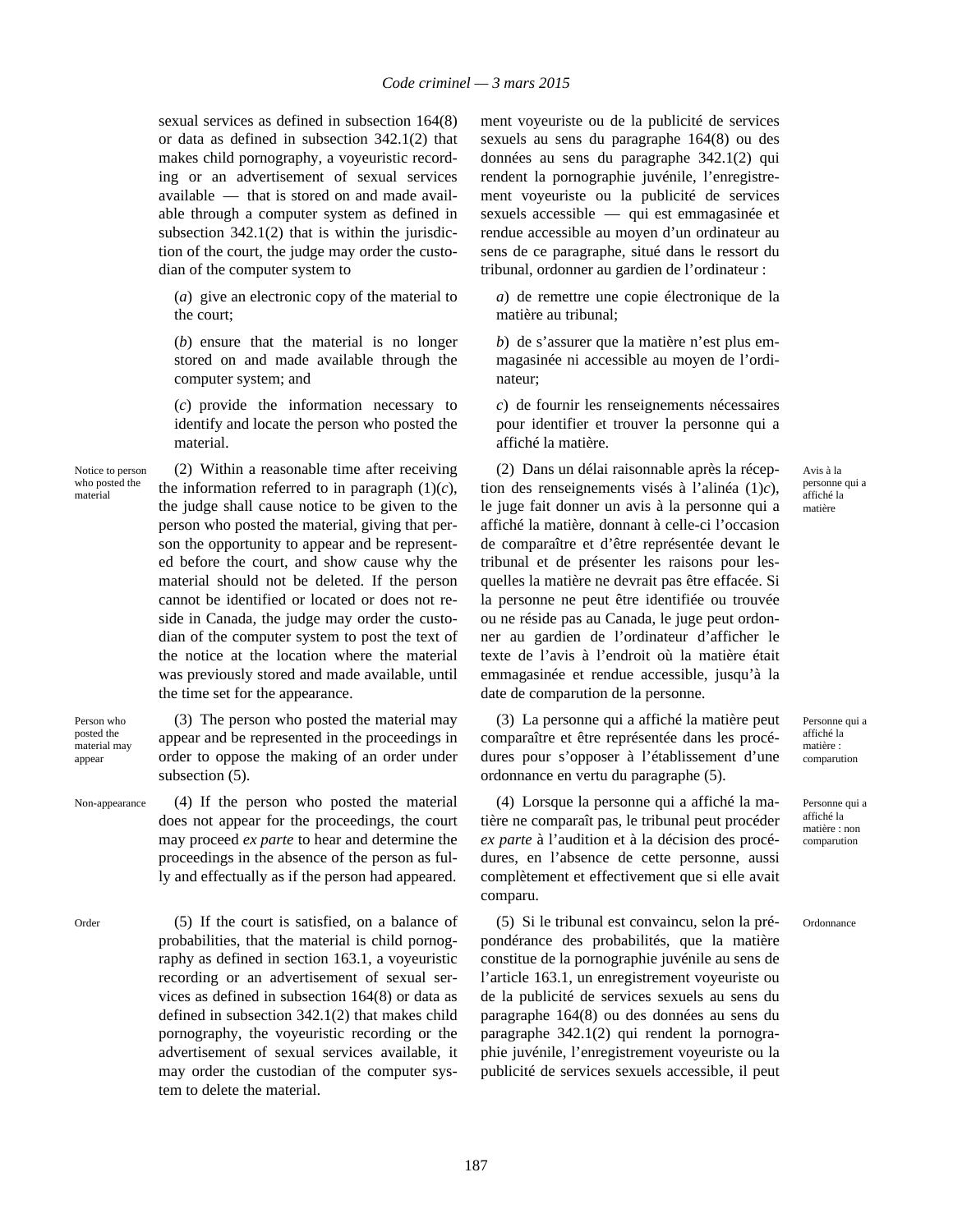ordonner au gardien de l'ordinateur de l'effacer.

Destruction of (6) When the court makes the order for the deletion of the material, it may order the destruction of the electronic copy in the court's possession.

Return of material (7) If the court is not satisfied that the material is child pornography as defined in section 163.1, a voyeuristic recording or an advertisement of sexual services as defined in subsection 164(8) or data as defined in subsection 342.1(2) that makes child pornography, the voyeuristic recording or the advertisement of sexual services available, the court shall order that the electronic copy be returned to the custodian of the computer system and terminate the order under paragraph (1)(*b*).

Other provisions to apply

copy

(8) Subsections 164(6) to (8) apply, with any modifications that the circumstances require, to this section.

When order takes effect

Forfeiture after conviction

(9) No order made under subsections (5) to (7) takes effect until the time for final appeal has expired.

2002, c. 13, s. 7; 2005, c. 32, s. 9; 2014, c. 25, s. 7.

**164.2** (1) On application of the Attorney General, a court that convicts a person of an offence under section 163.1, 172.1 or 172.2, in addition to any other punishment that it may impose, may order that anything — other than real property — be forfeited to Her Majesty and disposed of as the Attorney General directs if it is satisfied, on a balance of probabilities, that the thing

(*a*) was used in the commission of the offence; and

(*b*) is the property of

(i) the convicted person or another person who was a party to the offence, or

(ii) a person who acquired the thing from a person referred to in subparagraph (i) under circumstances that give rise to a reasonable inference that it was transferred for the purpose of avoiding forfeiture.

Third party rights

(2) Before making an order under subsection (1), the court shall cause notice to be given to, and may hear, any person whom it considers to

(6) Au moment de rendre une ordonnance en vertu du paragraphe (5), le tribunal peut ordonner la destruction de la copie électronique qu'il possède.

(7) Si le tribunal n'est pas convaincu que la matière constitue de la pornographie juvénile au sens de l'article 163.1, un enregistrement voyeuriste ou de la publicité de services sexuels au sens du paragraphe 164(8) ou des données au sens du paragraphe 342.1(2) qui rendent la pornographie juvénile, l'enregistrement voyeuriste ou la publicité de services sexuels accessible, il doit ordonner que la copie électronique soit remise au gardien de l'ordinateur et mettre fin à l'ordonnance visée à l'alinéa (1)*b*).

(8) Les paragraphes 164(6) à (8) s'appliquent, avec les adaptations nécessaires, au présent article.

(9) L'ordonnance rendue en vertu de l'un des paragraphes (5) à (7) n'est pas en vigueur avant l'expiration du délai imparti pour un appel final.

2002, ch. 13, art. 7; 2005, ch. 32, art. 9; 2014, ch. 25, art. 7.

**164.2** (1) Le tribunal qui déclare une personne coupable d'une infraction visée aux articles 163.1, 172.1 ou 172.2 peut ordonner sur demande du procureur général, outre toute autre peine, la confiscation au profit de Sa Majesté d'un bien, autre qu'un bien immeuble, dont il est convaincu, selon la prépondérance des probabilités :

*a*) qu'il a été utilisé pour commettre l'infraction;

*b*) qu'il appartient :

(i) à la personne déclarée coupable ou à une personne qui a participé à l'infraction,

(ii) à une personne qui l'a obtenu d'une personne visée au sous-alinéa (i) dans des circonstances qui permettent raisonnablement d'induire que l'opération a été effectuée en vue d'éviter la confiscation.

L'ordonnance prévoit qu'il est disposé du bien selon les instructions du procureur général.

(2) Avant de rendre une ordonnance en vertu du paragraphe (1), le tribunal doit exiger qu'un avis soit donné à toutes les personnes Destruction de la copie électronique

Sort de la matière

Application d'autres dispositions

Ordonnance en vigueur

Confiscation lors de la déclaration de culpabilité

Protection des tiers — avis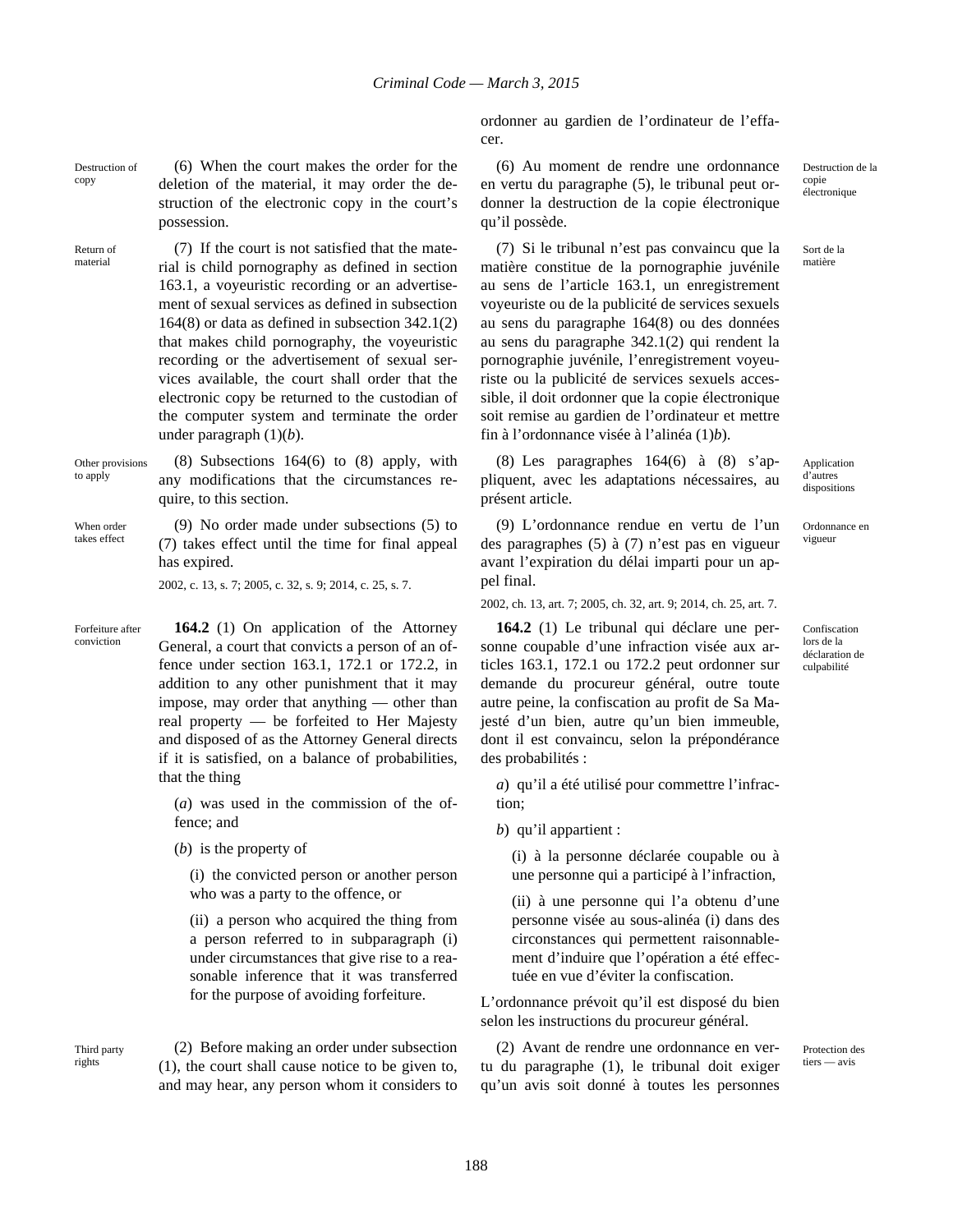have an interest in the thing, and may declare the nature and extent of the person's interest in it.

Right of appeal — third party (3) A person who was heard in response to a notice given under subsection (2) may appeal to the court of appeal against an order made under subsection  $(1)$ .

Right of appeal — Attorney General (4) The Attorney General may appeal to the court of appeal against the refusal of a court to make an order under subsection (1).

Application of Part XXI (5) Part XXI applies, with any modifications that the circumstances require, with respect to the procedure for an appeal under subsections (3) and (4).

2002, c. 13, s. 7; 2008, c. 18, s. 4; 2012, c. 1, s. 18.

Relief from forfeiture **164.3** (1) Within thirty days after an order under subsection 164.2(1) is made, a person who claims an interest in the thing forfeited may apply in writing to a judge for an order under subsection (4).

Hearing of application (2) The judge shall fix a day — not less than thirty days after the application is made — for its hearing.

Notice to Attorney General

(3) At least fifteen days before the hearing, the applicant shall cause notice of the application and of the hearing day to be served on the Attorney General.

Order (4) The judge may make an order declaring that the applicant's interest in the thing is not affected by the forfeiture and declaring the nature and extent of the interest if the judge is satisfied that the applicant

(*a*) was not a party to the offence; and

(*b*) did not acquire the thing from a person who was a party to the offence under circumstances that give rise to a reasonable inference that it was transferred for the purpose of avoiding forfeiture.

Appeal to court of appeal

(5) A person referred to in subsection (4) or the Attorney General may appeal to the court of appeal against an order made under that subsection. Part XXI applies, with any modifications that the circumstances require, with respect to the procedure for an appeal under this subsection.

qui, à son avis, ont un droit sur le bien; il peut les entendre et déclarer la nature et l'étendue de leur droit.

(3) La personne qui a reçu un avis en vertu du paragraphe (2) et qui a été entendue peut interjeter appel à la cour d'appel d'une ordonnance rendue en vertu du paragraphe (1).

(4) Le procureur général à qui a été refusée une ordonnance de confiscation demandée en vertu du paragraphe (1) peut interjeter appel du refus à la cour d'appel.

(5) Les dispositions de la partie XXI qui traitent des règles de procédure en matière d'appel s'appliquent aux appels interjetés en vertu des paragraphes (3) et (4), avec les adaptations nécessaires.

2002, ch. 13, art. 7; 2008, ch. 18, art. 4; 2012, ch. 1, art. 18.

**164.3** (1) Dans les trente jours suivant une ordonnance de confiscation, toute personne qui prétend avoir un droit sur un bien confisqué peut demander par écrit à un juge de rendre en sa faveur une ordonnance en vertu du paragraphe (4).

(2) Le juge fixe la date de l'audition de la demande qui ne peut avoir lieu moins de trente jours après le dépôt de celle-ci.

(3) Le demandeur fait signifier un avis de sa demande et de la date d'audition au procureur général au moins quinze jours avant celle-ci.

(4) Le juge peut rendre une ordonnance portant que le droit du demandeur sur le bien n'est pas modifié par la confiscation et déclarant la nature et l'étendue de ce droit, s'il est convaincu que celui-ci :

*a*) n'a pas participé à l'infraction;

*b*) n'a pas obtenu le bien d'une personne qui a participé à l'infraction dans des circonstances qui permettent raisonnablement d'induire que l'opération a été effectuée en vue d'éviter la confiscation.

(5) La personne visée au paragraphe (4) ou le procureur général peut interjeter appel à la cour d'appel d'une ordonnance rendue en vertu de ce paragraphe et, le cas échéant, les dispositions de la partie XXI qui traitent des règles de procédure en matière d'appel s'appliquent, avec les adaptations nécessaires.

Droit d'appel tiers

Droit d'appel procureur général

Application de la partie XXI

Demandes des tiers intéressés

Date d'audition

Avis

Ordonnance de restitution

Appel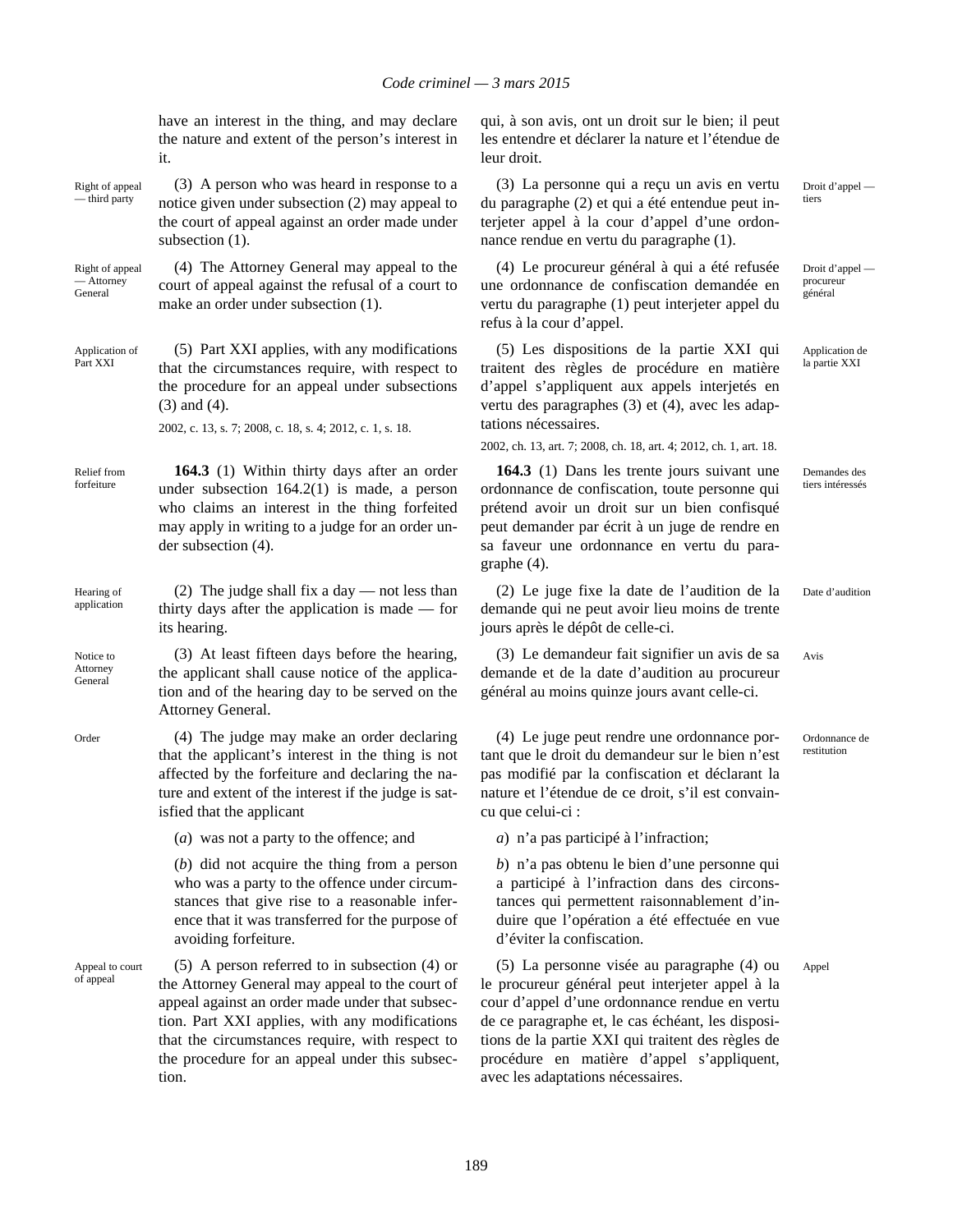Powers of Attorney General

(6) On application by a person who obtained an order under subsection (4), made after the expiration of the time allowed for an appeal against the order and, if an appeal is taken, after it has been finally disposed of, the Attorney General shall direct that

(*a*) the thing be returned to the person; or

(*b*) an amount equal to the value of the extent of the person's interest, as declared in the order, be paid to the person.

2002, c. 13, s. 7.

(6) Le procureur général est tenu, à la demande d'une personne qui a obtenu une ordonnance en vertu du paragraphe (4) et lorsque les délais d'appel sont expirés et que tout appel interjeté en vertu du paragraphe (5) a fait l'objet d'une décision définitive :

*a*) soit d'ordonner que le bien sur lequel porte le droit du demandeur lui soit restitué;

*b*) soit d'ordonner qu'une somme égale à la valeur du droit du demandeur, telle qu'il appert de l'ordonnance, lui soit remise.

2002, ch. 13, art. 7.

Pouvoirs du procureur général restitution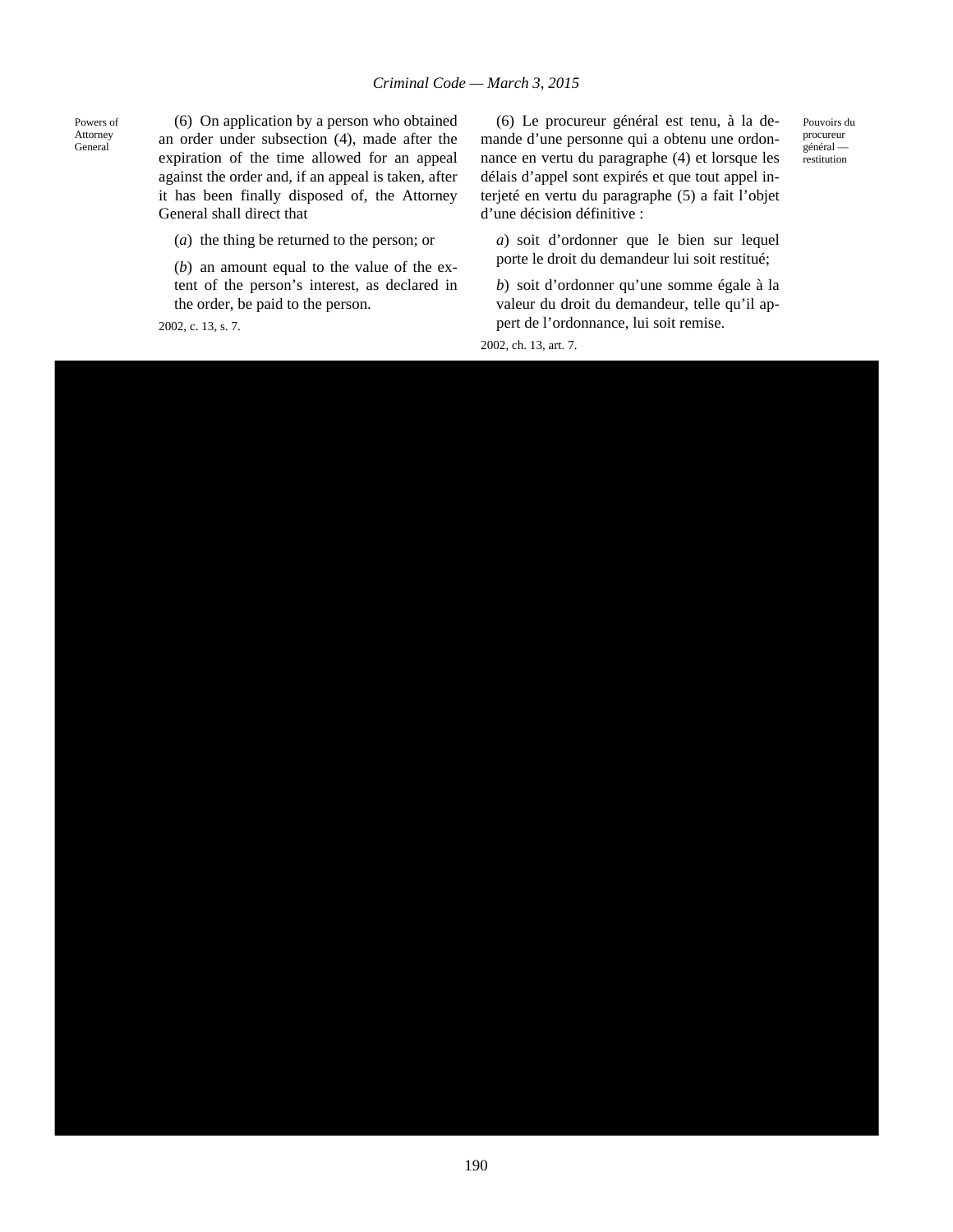### DEFINITIONS DÉFINITIONS

Definitions **183.** In this Part,

"authorization" « *autorisation* » "authorization" means an authorization to intercept a private communication given under sec-

## PART VI PARTIE VI INVASION OF PRIVACY ATTEINTES À LA VIE PRIVÉE

**183.** Les définitions qui suivent s'appliquent à la présente partie. Définitions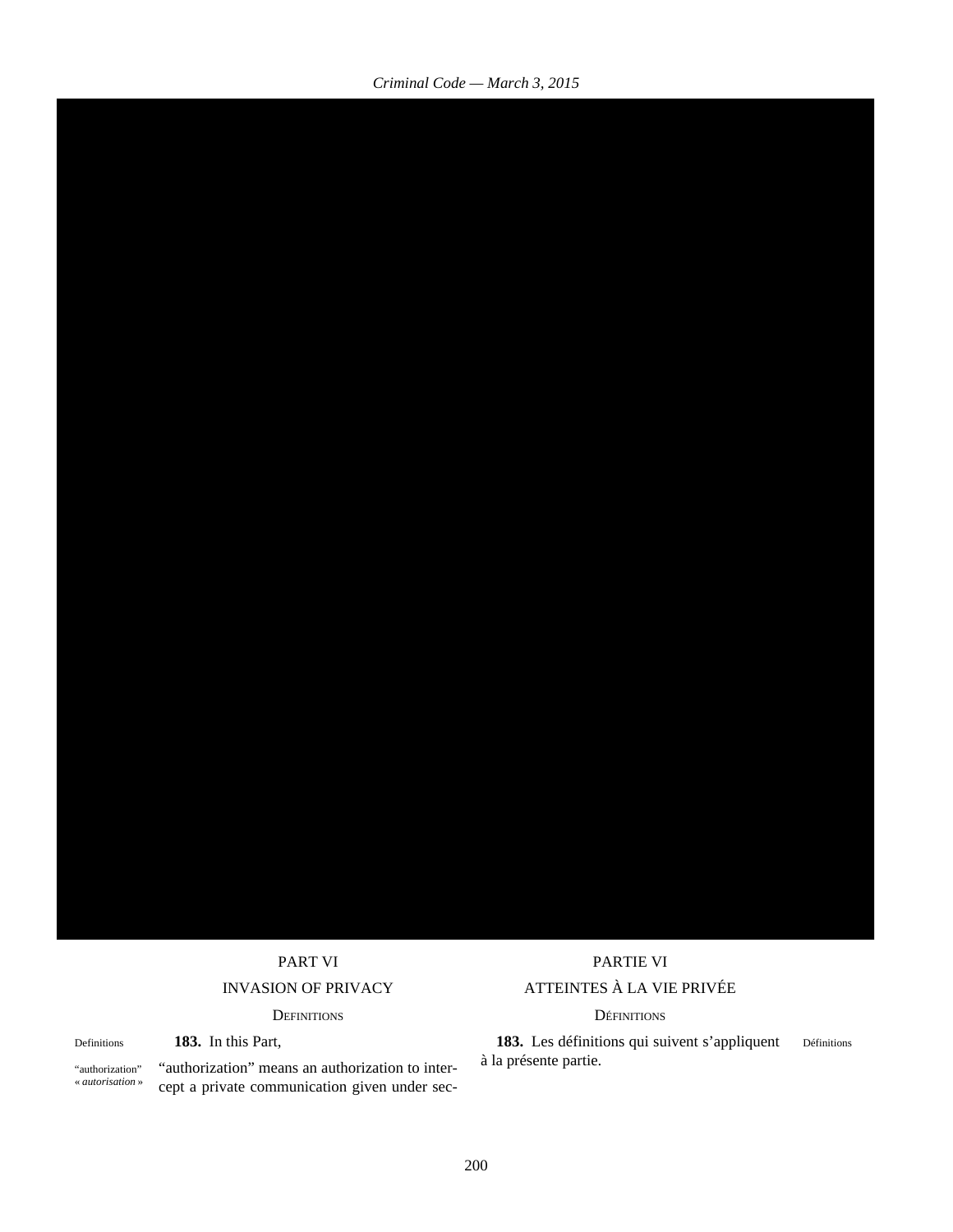tion 186 or subsection 184.2(3), 184.3(6) or 188(2);

"electro-magnetic, acoustic, mechanical or other device" means any device or apparatus that is used or is capable of being used to intercept a private communication, but does not include a hearing aid used to correct subnormal hearing of the user to not better than normal hearing;

*tique, acoustique, mécanique ou autre* »

"electromagnetic, acoustic, mechanical or other device" « *dispositif électromagné-*

"intercept" « *intercepter* » "intercept" includes listen to, record or acquire a communication or acquire the substance, meaning or purport thereof;

"offence" « *infraction* » "offence" means an offence contrary to, any conspiracy or attempt to commit or being an accessory after the fact in relation to an offence contrary to, or any counselling in relation to an offence contrary to

(*a*) any of the following provisions of this Act, namely,

(i) section 47 (high treason),

(ii) section 51 (intimidating Parliament or a legislature),

- (iii) section 52 (sabotage),
- (iii.1) section 56.1 (identity documents),
- (iv) section 57 (forgery, etc.),
- (v) section 61 (sedition),
- (vi) section 76 (hijacking),

(vii) section 77 (endangering safety of aircraft or airport),

(viii) section 78 (offensive weapons, etc., on aircraft),

(ix) section 78.1 (offences against maritime navigation or fixed platforms),

(x) section 80 (breach of duty),

(xi) section 81 (using explosives),

(xii) section 82 (possessing explosives),

(xii.01) section 82.3 (possession, etc., of nuclear material, radioactive material or device),

(xii.02) section 82.4 (use or alteration of nuclear material, radioactive material or device),

« autorisation » Autorisation d'intercepter une communication privée donnée en vertu de l'article 186 ou des paragraphes 184.2(3), 184.3(6) ou 188(2).

« avocat » Dans la province de Québec, un avocat ou un notaire et, dans les autres provinces, un *barrister* ou un *solicitor*.

« communication privée » Communication orale ou télécommunication dont l'auteur se trouve au Canada, ou destinée par celui-ci à une personne qui s'y trouve, et qui est faite dans des circonstances telles que son auteur peut raisonnablement s'attendre à ce qu'elle ne soit pas interceptée par un tiers. La présente définition vise également la communication radiotéléphonique traitée électroniquement ou autrement en vue d'empêcher sa réception en clair par une personne autre que celle à laquelle son auteur la destine.

« communication radiotéléphonique » S'entend de la radiocommunication, au sens de la *Loi sur la radiocommunication*, faite au moyen d'un appareil servant principalement à brancher la communication à un réseau téléphonique public commuté.

« dispositif électromagnétique, acoustique, mécanique ou autre » Tout dispositif ou appareil utilisé ou pouvant être utilisé pour intercepter une communication privée. La présente définition exclut un appareil de correction auditive utilisé pour améliorer, sans dépasser la normale, l'audition de l'utilisateur lorsqu'elle est inférieure à la normale.

« infraction » Infraction, complot ou tentative de commettre une infraction, complicité après le fait ou le fait de conseiller à une autre personne de commettre une infraction en ce qui concerne :

*a*) l'une des dispositions suivantes de la présente loi :

(i) l'article 47 (haute trahison),

(ii) l'article 51 (intimider le Parlement ou une législature),

(iii) l'article 52 (sabotage),

(iii.1) l'article 56.1 (pièces d'identité),

(iv) l'article 57 (faux ou usage de faux, etc.),

(v) l'article 61 (infractions séditieuses),

201

« autorisation » "*authorization*"

« avocat » "*solicitor*"

« communication privée » "*private communication*"

« communication radiotéléphonique » "*radio-based telephone communication*"

« dispositif électromagnétique, acoustique, mécanique ou autre » "*electromagnetic, acoustic, mechanical or other device*"

« infraction » "*offence*"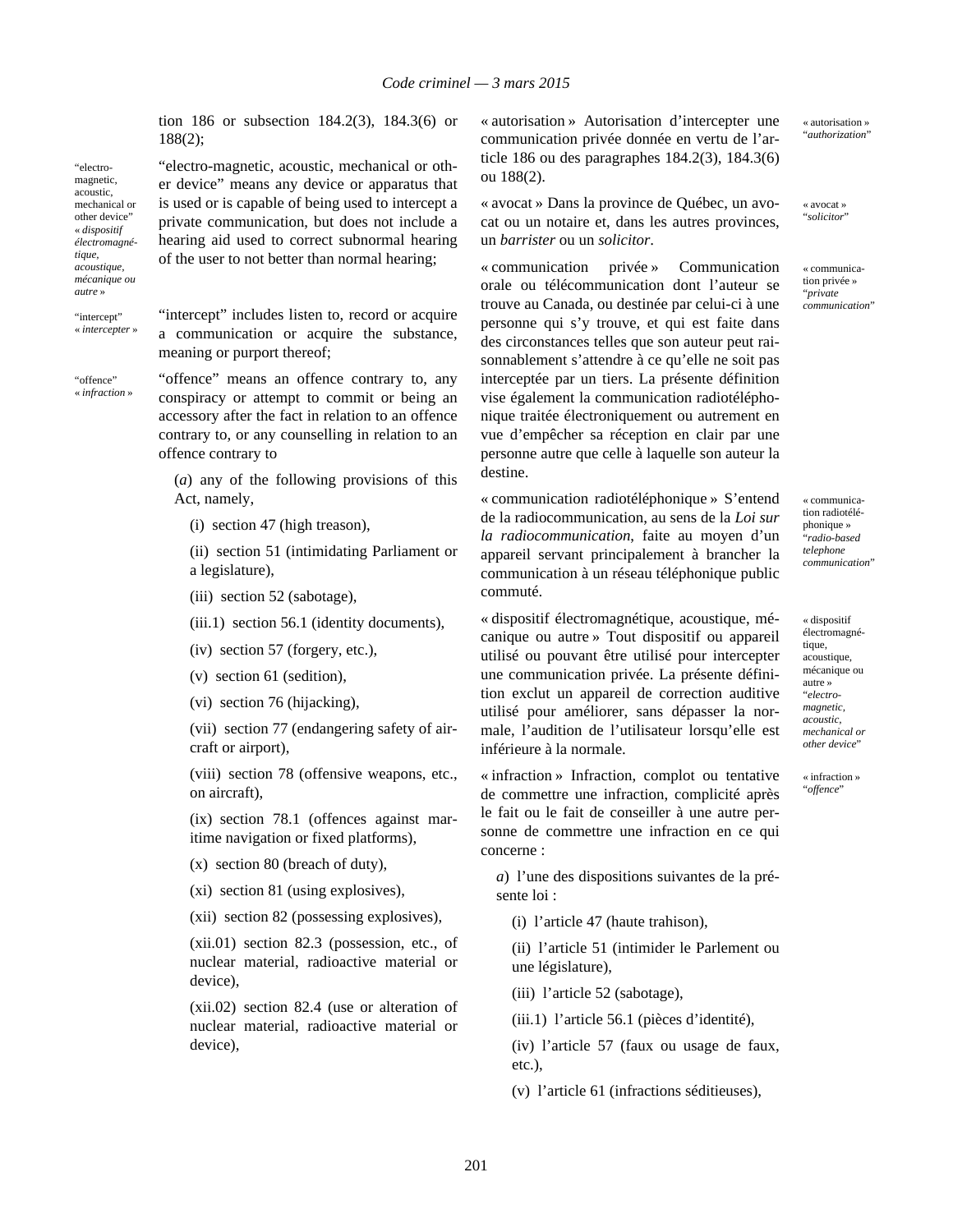(xii.03) section 82.5 (commission of indictable offence to obtain nuclear material, etc.),

(xii.04) section 82.6 (threats),

(xii.1) section 83.02 (providing or collecting property for certain activities),

(xii.2) section 83.03 (providing, making available, etc., property or services for terrorist purposes),

(xii.3) section 83.04 (using or possessing property for terrorist purposes),

(xii.4) section 83.18 (participation in activity of terrorist group),

(xii.41) section 83.181 (leaving Canada to participate in activity of terrorist group),

(xii.5) section 83.19 (facilitating terrorist activity),

(xii.51) section 83.191 (leaving Canada to facilitate terrorist activity),

(xii.6) section 83.2 (commission of offence for terrorist group),

(xii.61) section 83.201 (leaving Canada to commit offence for terrorist group),

(xii.62) section 83.202 (leaving Canada to commit offence that is terrorist activity),

(xii.7) section 83.21 (instructing to carry out activity for terrorist group),

(xii.8) section 83.22 (instructing to carry out terrorist activity),

(xii.9) section 83.23 (harbouring or concealing),

 $(xii.91)$  section 83.231 (hoax — terrorist activity),

(xiii) section 96 (possession of weapon obtained by commission of offence),

(xiii.1) section 98 (breaking and entering to steal firearm),

(xiii.2) section 98.1 (robbery to steal firearm),

(xiv) section 99 (weapons trafficking),

(xv) section 100 (possession for purpose of weapons trafficking),

(xvi) section 102 (making automatic firearm),

(vi) l'article 76 (détournement),

(vii) l'article 77 (atteinte à la sécurité des aéronefs ou des aéroports),

(viii) l'article 78 (armes offensives, etc. à bord d'un aéronef),

(ix) l'article 78.1 (infractions contre la navigation maritime ou une plate-forme fixe),

(x) l'article 80 (manque de précautions),

(xi) l'article 81 (usage d'explosifs),

(xii) l'article 82 (possession d'explosifs),

(xii.01) l'article 82.3 (possession, etc. de matières nucléaires ou radioactives ou d'engins),

(xii.02) l'article 82.4 (utilisation ou modification de matières nucléaires ou radioactives ou d'engins),

(xii.03) l'article 82.5 (commission d'un acte criminel en vue d'obtenir une matière nucléaire, etc.),

(xii.04) l'article 82.6 (menaces),

(xii.1) l'article 83.02 (fournir ou réunir des biens en vue de certains actes),

(xii.2) l'article 83.03 (fournir, rendre disponibles, etc. des biens ou services à des fins terroristes),

(xii.3) l'article 83.04 (utiliser ou avoir en sa possession des biens à des fins terroristes),

(xii.4) l'article 83.18 (participation à une activité d'un groupe terroriste),

(xii.41) l'article 83.181 (quitter le Canada : participation à une activité d'un groupe terroriste),

(xii.5) l'article 83.19 (facilitation d'une activité terroriste),

(xii.51) l'article 83.191 (quitter le Canada : facilitation d'une activité terroriste),

(xii.6) l'article 83.2 (infraction au profit d'un groupe terroriste),

(xii.61) l'article 83.201 (quitter le Canada : perpétration d'une infraction au profit d'un groupe terroriste),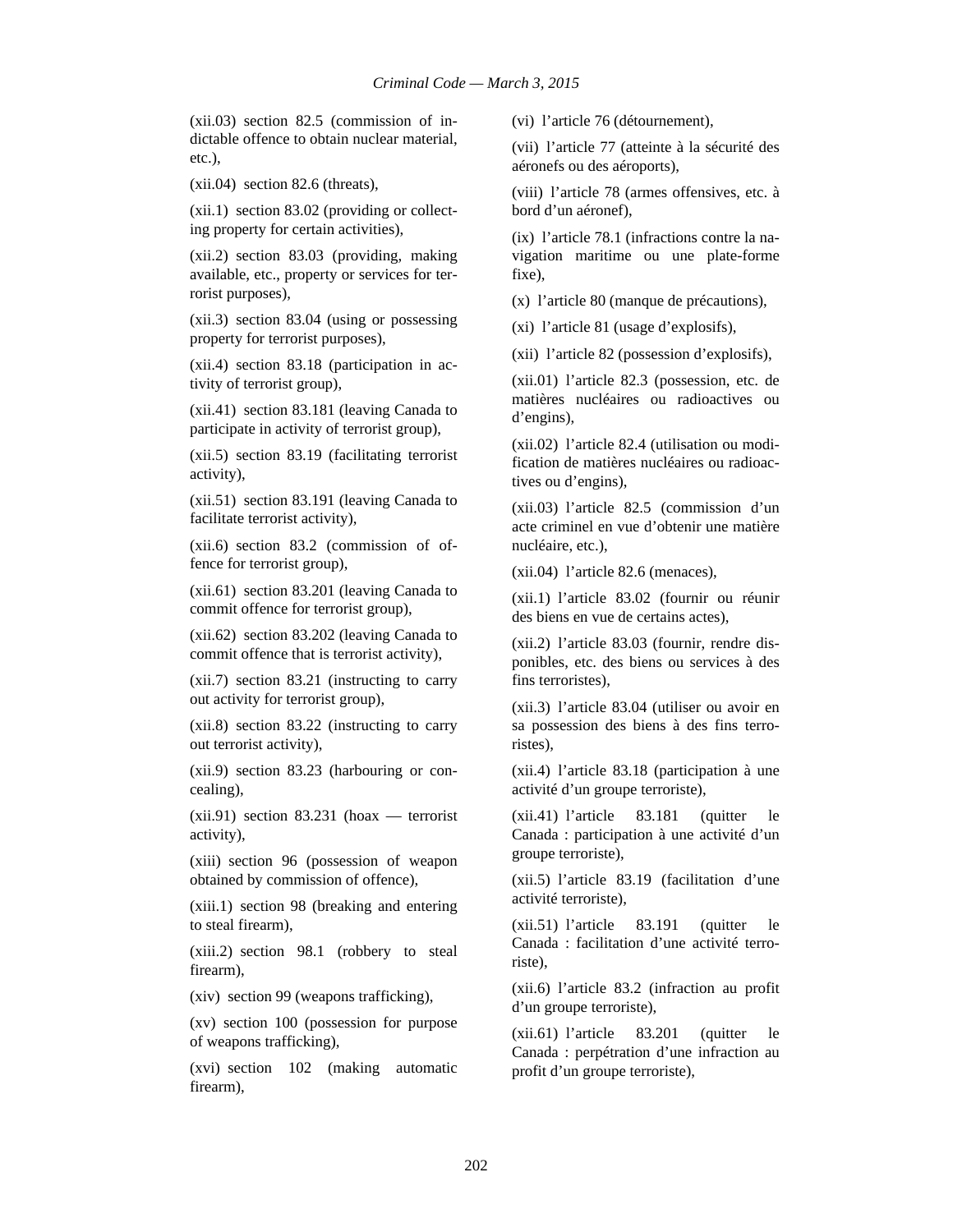(xvii) section 103 (importing or exporting knowing it is unauthorized),

(xviii) section 104 (unauthorized importing or exporting),

(xix) section 119 (bribery, etc.),

(xx) section 120 (bribery, etc.),

(xxi) section 121 (fraud on government),

(xxii) section 122 (breach of trust),

(xxiii) section 123 (municipal corruption),

(xxiv) section 132 (perjury),

(xxv) section 139 (obstructing justice),

(xxvi) section 144 (prison breach),

 $(xxvii)$  subsection  $145(1)$  (escape, etc.),

(xxvii.1) section 162 (voyeurism),

(xxviii) paragraph  $163(1)(a)$  (obscene materials),

(xxix) section 163.1 (child pornography),

(xxix.1) section 170 (parent or guardian procuring sexual activity),

(xxix.2) section 171 (householder permitting sexual activity),

(xxix.3) section 171.1 (making sexually explicit material available to child),

(xxix.4) section 172.1 (luring a child),

(xxix.5) section 172.2 (agreement or arrangement — sexual offence against child),

(xxx) section 184 (unlawful interception),

(xxxi) section 191 (possession of intercepting device),

(xxxii) subsection 201(1) (keeping gaming or betting house),

(xxxiii) paragraph 202(1)(*e*) (pool-selling, etc.),

(xxxiv) subsection 210(1) (keeping common bawdy house),

(xxxv) to (xxxviii) [Repealed, 2014, c. 25, s. 11]

(xxxix) section 235 (murder),

(xxxix.1) section 244 (discharging firearm with intent),

(xii.62) l'article 83.202 (quitter le Canada : perpétration d'une infraction constituant une activité terroriste),

(xii.7) l'article 83.21 (charger une personne de se livrer à une activité pour un groupe terroriste),

(xii.8) l'article 83.22 (charger une personne de se livrer à une activité terroriste),

(xii.9) l'article 83.23 (héberger ou cacher),

(xii.91) l'article 83.231 (incitation à craindre des activités terroristes),

(xiii) l'article 96 (possession d'une arme obtenue lors de la perpétration d'une infraction),

(xiii.1) l'article 98 (introduction par effraction pour voler une arme à feu),

(xiii.2) l'article 98.1 (vol qualifié visant une arme à feu),

(xiv) l'article 99 (trafic d'armes),

(xv) l'article 100 (possession en vue de faire le trafic d'armes),

(xvi) l'article 102 (fabrication d'une arme automatique),

(xvii) l'article 103 (importation ou exportation non autorisées — infraction délibérée),

(xviii) l'article 104 (importation ou exportation non autorisées),

(xix) l'article 119 (corruption, etc.),

(xx) l'article 120 (corruption, etc.),

(xxi) l'article 121 (fraudes envers le gouvernement),

(xxii) l'article 122 (abus de confiance),

(xxiii) l'article 123 (corruption dans les affaires municipales),

(xxiv) l'article 132 (parjure),

(xxv) l'article 139 (entrave à la justice),

(xxvi) l'article 144 (bris de prison),

(xxvii) le paragraphe 145(1) (évasion, etc.),

(xxvii.1) l'article 162 (voyeurisme),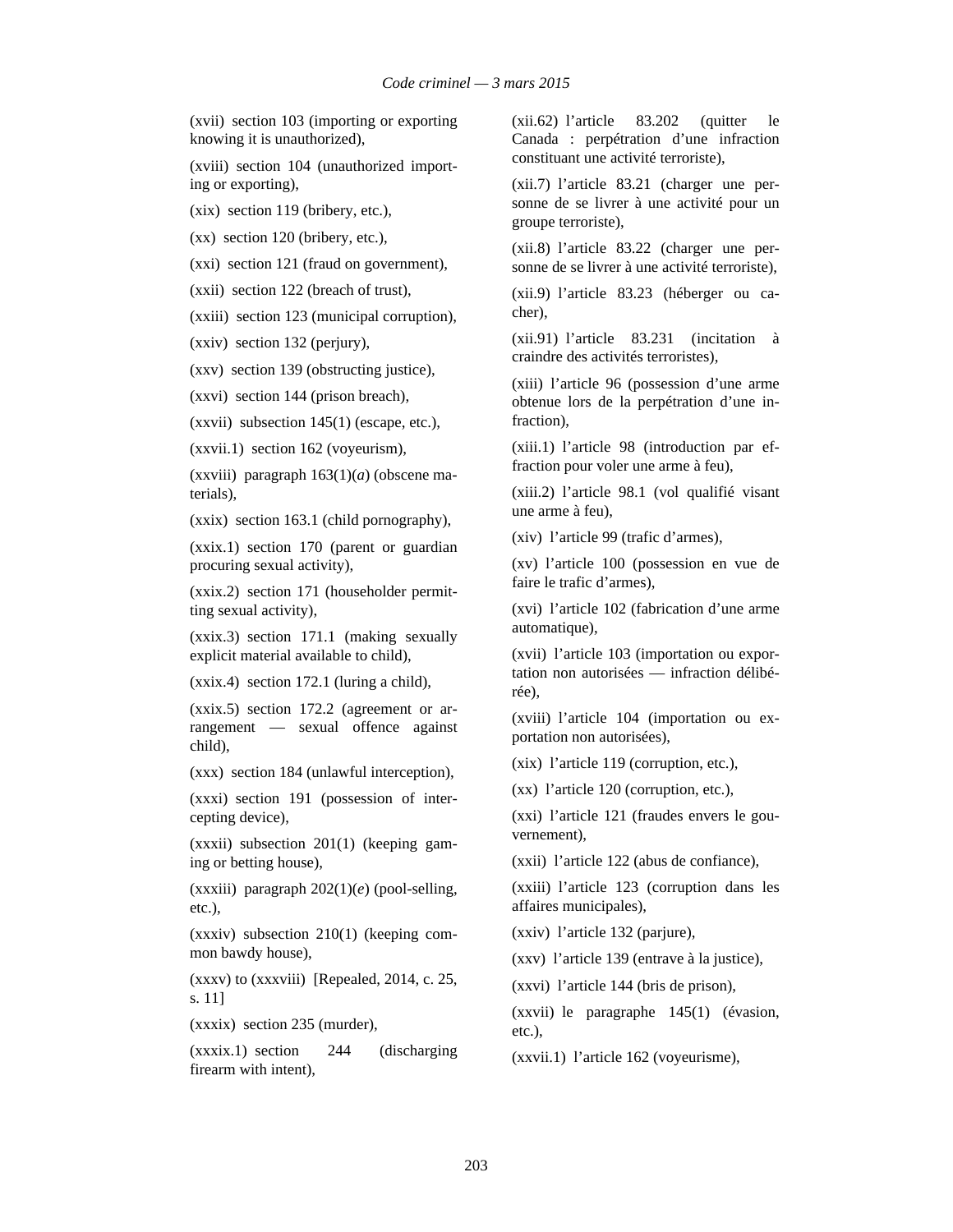(xxxix.2) section 244.2 (discharging firearm — recklessness),

(xl) section 264.1 (uttering threats),

(xli) section 267 (assault with a weapon or causing bodily harm),

(xlii) section 268 (aggravated assault),

(xliii) section 269 (unlawfully causing bodily harm),

(xliii.1) section 270.01 (assaulting peace officer with weapon or causing bodily harm),

(xliii.2) section 270.02 (aggravated assault of peace officer),

(xliv) section 271 (sexual assault),

(xlv) section 272 (sexual assault with a weapon, threats to a third party or causing bodily harm),

(xlvi) section 273 (aggravated sexual assault),

(xlvii) section 279 (kidnapping),

(xlvii.1) section 279.01 (trafficking in persons),

(xlvii.11) section 279.011 (trafficking of a person under the age of eighteen years),

(xlvii.2) section 279.02 (material benefit),

(xlvii.3) section 279.03 (withholding or destroying documents),

(xlviii) section 279.1 (hostage taking),

(xlix) section 280 (abduction of person under sixteen),

(l) section 281 (abduction of person under fourteen),

(li) section 282 (abduction in contravention of custody order),

(lii) section 283 (abduction),

(lii.1) 286.1 (obtaining sexual services for consideration),

(lii.2) 286.2 (material benefit from sexual services),

(lii.3) 286.3 (procuring),

(lii.4) 286.4 (advertising sexual services),

(liii) section 318 (advocating genocide),

(xxviii) l'alinéa 163(1) *a*) (documentation obscène),

(xxix) l'article 163.1 (pornographie juvénile),

(xxix.1) l'article 170 (père, mère ou tuteur qui sert d'entremetteur),

(xxix.2) l'article 171 (maître de maison qui permet des actes sexuels interdits),

(xxix.3) l'article 171.1 (rendre accessible à un enfant du matériel sexuellement explicite),

(xxix.4) l'article 172.1 (leurre),

(xxix.5) l'article 172.2 (entente ou arrangement — infraction d'ordre sexuel à l'égard d'un enfant),

(xxx) l'article 184 (interception illégale),

(xxxi) l'article 191 (possession de dispositifs d'interception),

(xxxii) le paragraphe 201(1) (tenancier d'une maison de jeu ou de pari),

(xxxiii) l'alinéa 202(1) *e*) (vente de mise collective, etc.),

(xxxiv) le paragraphe 210(1) (tenue d'une maison de débauche),

(xxxv) à (xxxviii) [Abrogés, 2014, ch. 25, art. 11]

(xxxix) l'article 235 (meurtre),

(xxxix.1) l'article 244 (décharger une arme à feu avec une intention particulière),

(xxxix.2) l'article 244.2 (décharger une arme à feu avec insouciance),

(xl) l'article 264.1 (menaces),

(xli) l'article 267 (agression armée ou infliction de lésions corporelles),

(xlii) l'article 268 (voies de fait graves),

(xliii) l'article 269 (infliction illégale de lésions corporelles),

(xliii.1) l'article 270.01 (agression armée ou infliction de lésions corporelles agent de la paix),

(xliii.2) l'article 270.02 (voies de fait graves — agent de la paix),

(xliv) l'article 271 (agression sexuelle),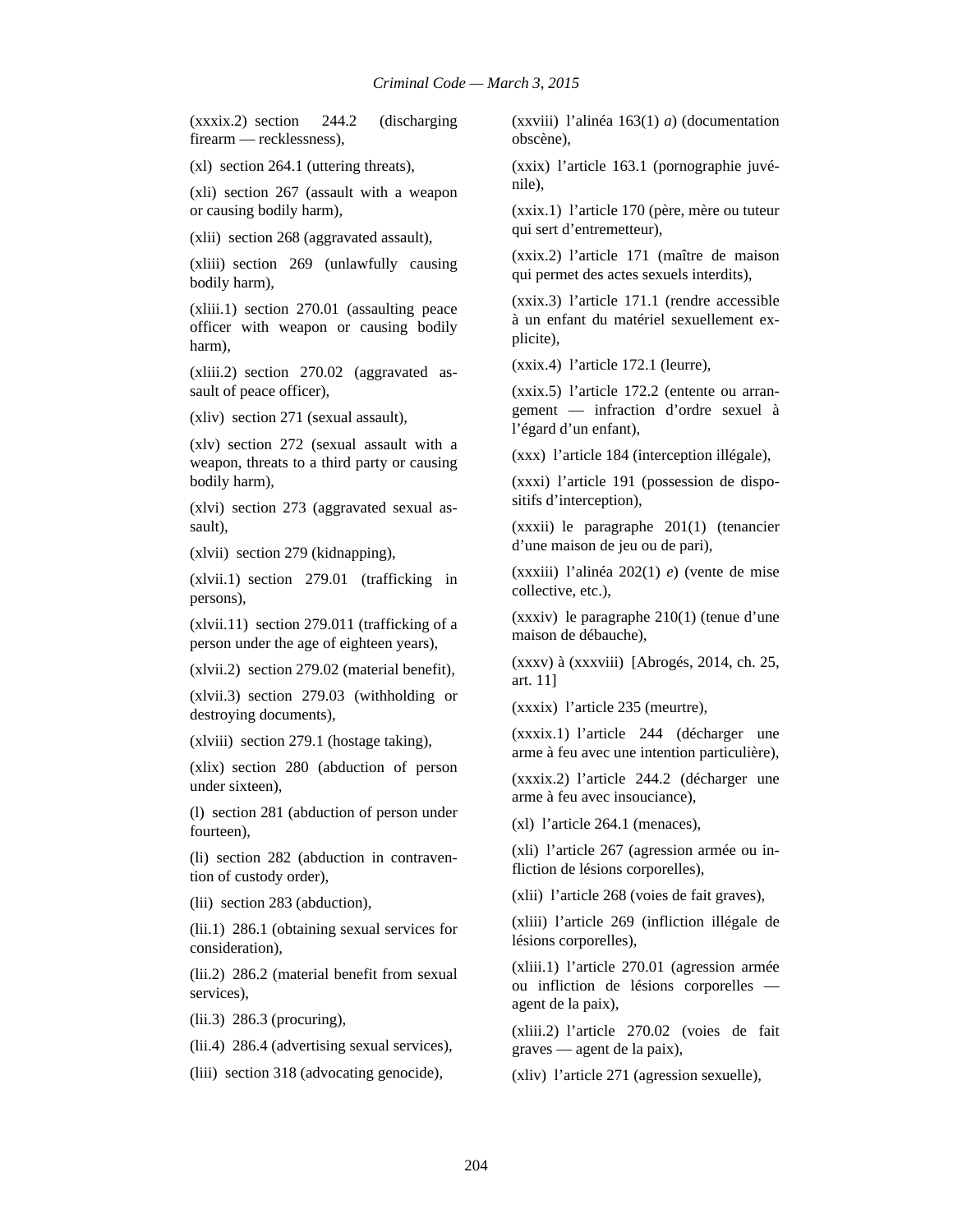(liv) section 327 (possession of device to obtain telecommunication facility or service),

(liv.1) section 333.1 (motor vehicle theft),

(lv) section 334 (theft),

(lvi) section 342 (theft, forgery, etc., of credit card),

(lvi.1) section 342.01 (instruments for copying credit card data or forging or falsifying credit cards),

(lvii) section 342.1 (unauthorized use of computer),

(lviii) section 342.2 (possession of device to obtain computer service),

(lix) section 344 (robbery),

(lx) section 346 (extortion),

(lxi) section 347 (criminal interest rate),

(lxii) section 348 (breaking and entering),

(lxii.1) section 353.1 (tampering with vehicle identification number),

(lxiii) section 354 (possession of property obtained by crime),

(lxiii.1) section 355.2 (trafficking in property obtained by crime),

(lxiii.2) section 355.4 (possession of property obtained by crime — trafficking),

(lxiv) section 356 (theft from mail),

(lxv) section 367 (forgery),

(lxvi) section 368 (use, trafficking or possession of forged document),

(lxvi.1) section 368.1 (forgery instruments),

(lxvii) section 372 (false messages),

(lxviii) section 380 (fraud),

(lxix) section 381 (using mails to defraud),

(lxx) section 382 (fraudulent manipulation of stock exchange transactions),

 $(lxx.1)$  subsection  $402.2(1)$  (identity theft),

(lxx.2) subsection 402.2(2) (trafficking in identity information),

(xlv) l'article 272 (agression sexuelle armée, menaces à une tierce personne ou infliction de lésions corporelles),

(xlvi) l'article 273 (agression sexuelle grave),

(xlvii) l'article 279 (enlèvement),

(xlvii.1) l'article 279.01 (traite des personnes),

(xlvii.11) l'article 279.011 (traite de personnes âgées de moins de dix-huit ans),

(xlvii.2) l'article 279.02 (avantage matériel),

(xlvii.3) l'article 279.03 (rétention ou destruction de documents),

(xlviii) l'article 279.1 (prise d'otage),

(xlix) l'article 280 (enlèvement d'une personne âgée de moins de 16 ans),

(l) l'article 281 (enlèvement d'une personne âgée de moins de 14 ans),

(li) l'article 282 (enlèvement en contravention avec une ordonnance de garde),

(lii) l'article 283 (enlèvement),

(lii.1) l'article 286.1 (obtention de services sexuels moyennant rétribution),

(lii.2) l'article 286.2 (avantage matériel provenant de la prestation de services sexuels),

(lii.3) l'article 286.3 (proxénétisme),

(lii.4) l'article 286.4 (publicité de services sexuels),

(liii) l'article 318 (encouragement au génocide),

(liv) l'article 327 (possession de moyens permettant d'utiliser des installations ou d'obtenir un service en matière de télécommunication),

(liv.1) l'article 333.1 (vol d'un véhicule à moteur),

(lv) l'article 334 (punition du vol),

(lvi) l'article 342 (vol etc. de cartes de crédit),

 $(lvi.1)$  l'article 342.01 (instruments — copie de données relatives à une carte de cré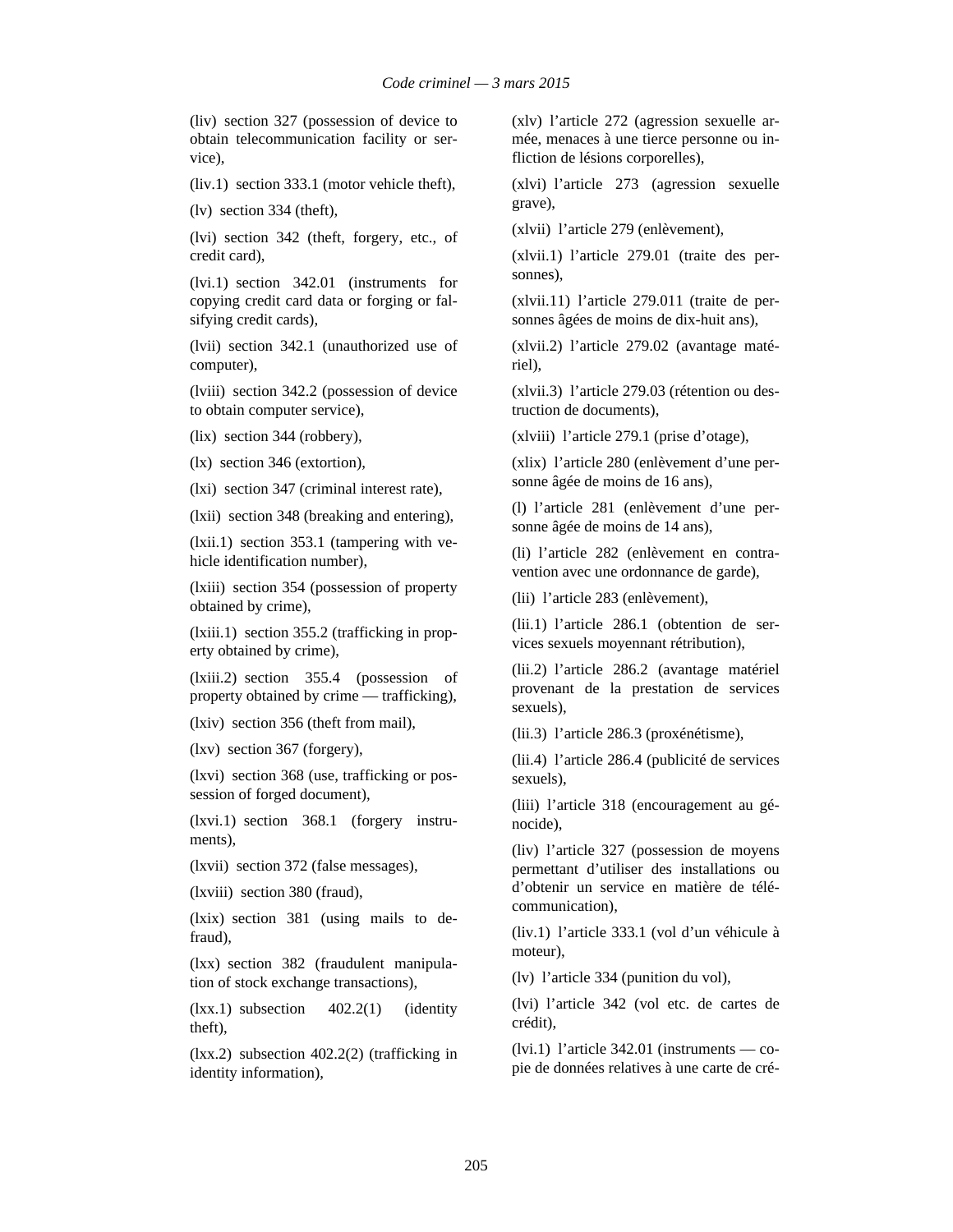(lxx.3) section 403 (identity fraud),

(lxxi) section 423.1 (intimidation of justice system participant or journalist),

(lxxii) section 424 (threat to commit offences against internationally protected person),

(lxxii.1) section 424.1 (threat against United Nations or associated personnel),

(lxxiii) section 426 (secret commissions),

(lxxiv) section 430 (mischief),

(lxxv) section 431 (attack on premises, residence or transport of internationally protected person),

(lxxv.1) section 431.1 (attack on premises, accommodation or transport of United Nations or associated personnel),

(lxxv.2) subsection 431.2(2) (explosive or other lethal device),

(lxxvi) section 433 (arson),

(lxxvii) section 434 (arson),

(lxxviii) section 434.1 (arson),

(lxxix) section 435 (arson for fraudulent purpose),

(lxxx) section 449 (making counterfeit money),

(lxxxi) section 450 (possession, etc., of counterfeit money),

(lxxxii) section 452 (uttering, etc., counterfeit money),

(lxxxiii) section 462.31 (laundering proceeds of crime),

(lxxxiv) subsection 462.33(11) (acting in contravention of restraint order),

(lxxxv) section 467.11 (participation in criminal organization),

(lxxxv.1) section 467.111 (recruitment of members — criminal organization),

(lxxxvi) section 467.12 (commission of offence for criminal organization), or

(lxxxvii) section 467.13 (instructing commission of offence for criminal organization),

dit, ou fabrication ou falsification de cartes de crédit),

(lvii) l'article 342.1 (utilisation non autorisée d'ordinateur),

(lviii) l'article 342.2 (possession de moyens permettant d'utiliser un service d'ordinateur),

(lix) l'article 344 (vol qualifié),

(lx) l'article 346 (extorsion),

(lxi) l'article 347 (usure),

(lxii) l'article 348 (introduction par effraction),

(lxii.1) l'article 353.1 (modification du numéro d'identification d'un véhicule),

(lxiii) l'article 354 (possession de biens criminellement obtenus),

(lxiii.1) l'article 355.2 (trafic de biens criminellement obtenus),

(lxiii.2) l'article 355.4 (possession de biens criminellement obtenus — trafic),

(lxiv) l'article 356 (vol de courrier),

(lxv) l'article 367 (faux),

(lxvi) l'article 368 (emploi, possession ou trafic d'un document contrefait),

(lxvi.1) l'article 368.1 (instruments pour commettre un faux),

(lxvii) l'article 372 (faux messages),

(lxviii) l'article 380 (fraude),

(lxix) l'article 381 (emploi du courrier pour frauder),

(lxx) l'article 382 (manipulations frauduleuses d'opérations boursières),

(lxx.1) le paragraphe 402.2(1) (vol d'identité),

(lxx.2) le paragraphe 402.2(2) (trafic de renseignements identificateurs),

(lxx.3) l'article 403 (fraude à l'identité),

(lxxi) l'article 423.1 (intimidation d'une personne associée au système judiciaire ou d'un journaliste),

(lxxii) l'article 424 (menaces de commettre une infraction contre une personne jouissant d'une protection internationale),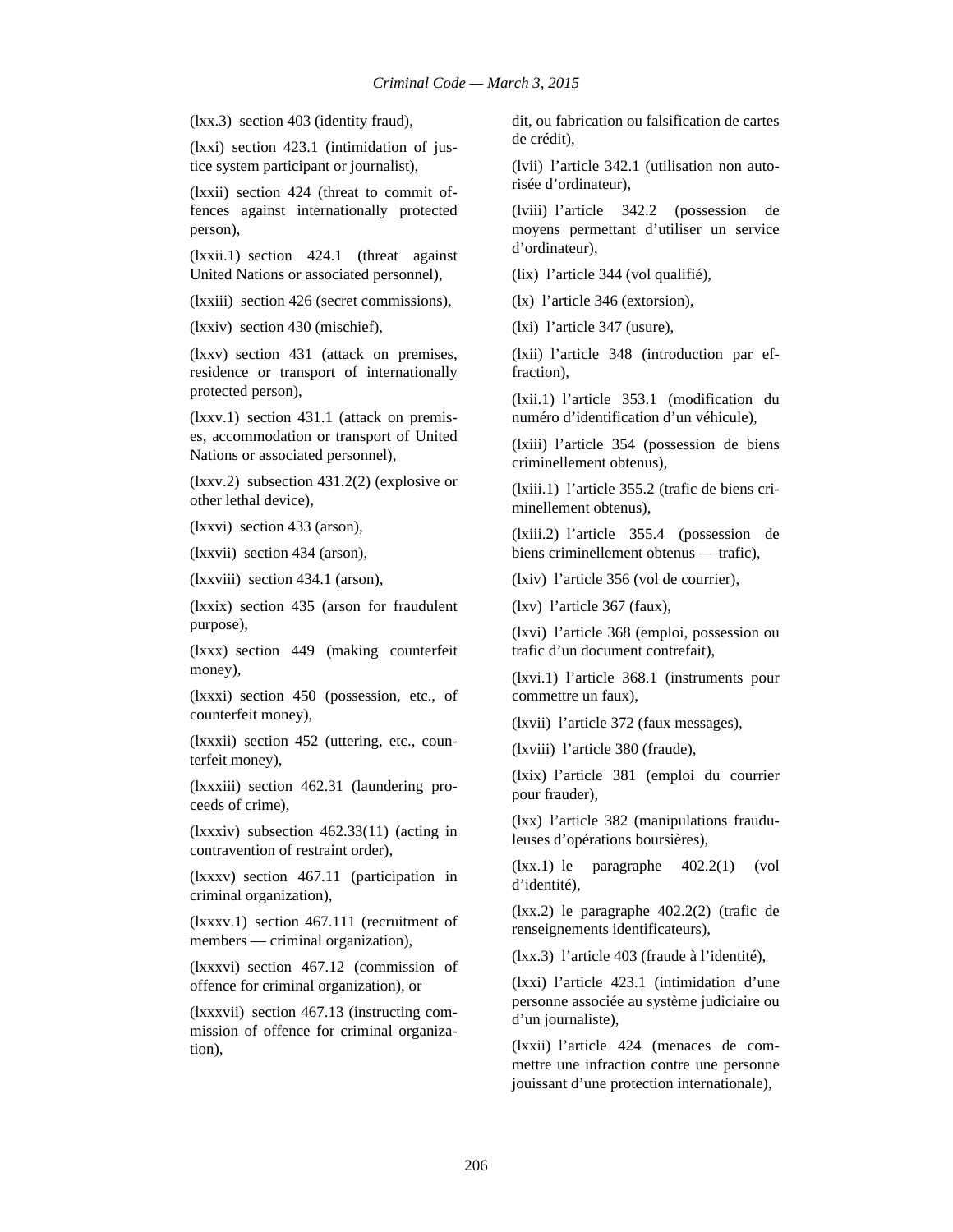(*b*) section 198 (fraudulent bankruptcy) of the *Bankruptcy and Insolvency Act*,

(*b.1*) any of the following provisions of the *Biological and Toxin Weapons Convention Implementation Act*, namely,

(i) section 6 (production, etc., of biological agents and means of delivery), or

(ii) section 7 (unauthorized production, etc., of biological agents),

(*c*) any of the following provisions of the *Competition Act*, namely,

(i) section 45 (conspiracies, agreements or arrangements between competitors),

(ii) section 47 (bid-rigging), or

(iii) subsection 52.1(3) (deceptive telemarketing),

(*d*) any of the following provisions of the *Controlled Drugs and Substances Act*, namely,

(i) section 5 (trafficking),

(ii) section 6 (importing and exporting), or

(iii) section 7 (production),

(*d.1*) section 42 (offences related to infringement of copyright) of the *Copyright Act*,

(*e*) section 3 (bribing a foreign public official) of the *Corruption of Foreign Public Officials Act*,

(*e.1*) the *Crimes Against Humanity and War Crimes Act*,

(*f*) either of the following provisions of the *Customs Act*, namely,

(i) section 153 (false statements), or

(ii) section 159 (smuggling),

(*g*) any of the following provisions of the *Excise Act, 2001*, namely,

(i) section 214 (unlawful production, sale, etc., of tobacco or alcohol),

(ii) section 216 (unlawful possession of tobacco product),

(iii) section 218 (unlawful possession, sale, etc., of alcohol),

(lxxii.1) l'article 424.1 (menaces contre le personnel des Nations Unies ou le personnel associé),

(lxxiii) l'article 426 (commissions secrètes),

(lxxiv) l'article 430 (méfait),

(lxxv) l'article 431 (attaque contre les locaux officiels, le logement privé ou les moyens de transport),

(lxxv.1) l'article 431.1 (attaque contre les locaux officiels, le logement privé ou les moyens de transport du personnel des Nations Unies ou du personnel associé),

(lxxv.2) le paragraphe 431.2(2) (engin explosif ou autre engin meurtrier),

(lxxvi) l'article 433 (crime d'incendie),

(lxxvii) l'article 434 (incendie criminel),

(lxxviii) l'article 434.1 (incendie criminel),

(lxxix) l'article 435 (incendie criminel : intention frauduleuse),

(lxxx) l'article 449 (fabrication de monnaie contrefaite),

(lxxxi) l'article 450 (possession, etc. de monnaie contrefaite),

(lxxxii) l'article 452 (mise en circulation, etc. de monnaie contrefaite),

(lxxxiii) l'article 462.31 (recyclage des produits de la criminalité),

(lxxxiv) le paragraphe 462.33(11) (contravention d'une ordonnance de blocage),

(lxxxv) l'article 467.11 (participation aux activités d'une organisation criminelle),

(lxxxv.1) l'article 467.111 (recrutement de membres : organisation criminelle),

(lxxxvi) l'article 467.12 (infraction au profit d'une organisation criminelle),

(lxxxvii) l'article 467.13 (charger une personne de commettre une infraction);

*b*) l'article 198 (faillite frauduleuse) de la *Loi sur la faillite et l'insolvabilité*;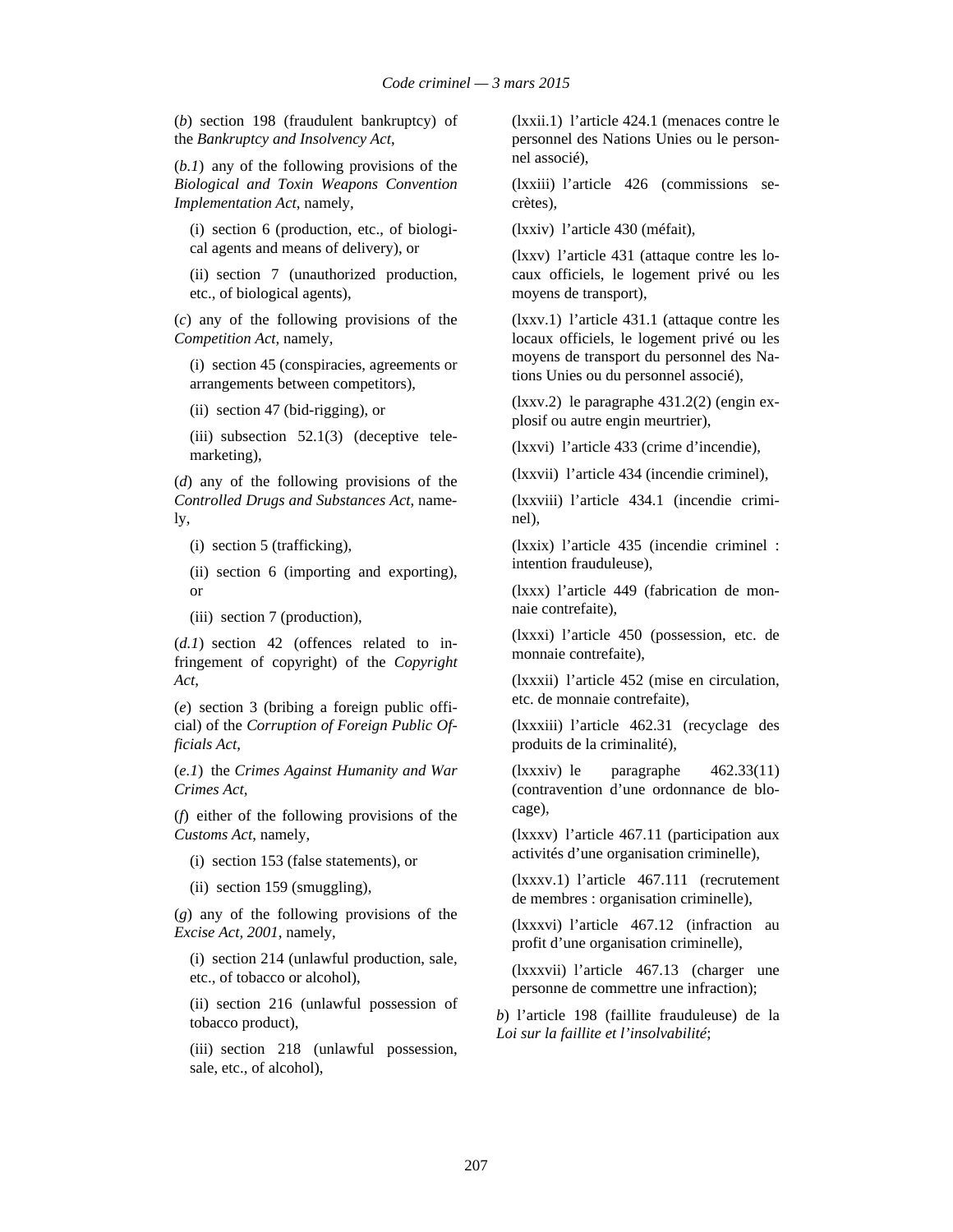(iv) section 219 (falsifying or destroying records),

(v) section 230 (possession of property obtained by excise offences), or

(vi) section 231 (laundering proceeds of excise offences),

(*h*) any of the following provisions of the *Export and Import Permits Act*, namely,

(i) section 13 (export or attempt to export),

(ii) section 14 (import or attempt to import),

(iii) section 15 (diversion, etc.),

(iv) section 16 (no transfer of permits),

(v) section 17 (false information), or

(vi) section 18 (aiding and abetting),

(*i*) any of the following provisions of the *Immigration and Refugee Protection Act*, namely,

(i) section 117 (organizing entry into Canada),

(ii) section 118 (trafficking in persons),

(iii) section 119 (disembarking persons at sea),

(iv) section 122 (offences related to documents),

(v) section 126 (counselling misrepresentation), or

(vi) section 129 (offences relating to officers),

(*j*) any offence under the *Security of Information Act*, or

(*k*) section 51.01 (offences related to goods, labels, packaging or services) of the *Trademarks Act*,

and includes any other offence that there are reasonable grounds to believe is a criminal organization offence or any other offence that there are reasonable grounds to believe is an offence described in paragraph (*b*) or (*c*) of the definition "terrorism offence" in section 2:

"police officer" « *policier* »

"police officer" means any officer, constable or other person employed for the preservation and maintenance of the public peace;

*b.1*) l'une des dispositions suivantes de la *Loi de mise en oeuvre de la convention sur les armes biologiques ou à toxines* :

(i) l'article 6 (mise au point, fabrication, etc. d'agents biologiques et de vecteurs),

(ii) l'article 7 (mise au point, fabrication, etc. d'agents biologiques sans autorisation);

*c*) l'une des dispositions suivantes de la *Loi sur la concurrence* :

(i) l'article 45 (complot, accord ou arrangement entre concurrents),

(ii) l'article 47 (truquage des offres),

(iii) le paragraphe 52.1(3) (télémarketing trompeur);

*d*) l'une des dispositions suivantes de la *Loi réglementant certaines drogues et autres substances* :

(i) l'article 5 (trafic de substances),

(ii) l'article 6 (importation et exportation),

(iii) l'article 7 (production);

*d.1*) l'article 42 (infractions relatives à la violation du droit d'auteur) de la *Loi sur le droit d'auteur*;

*e*) l'article 3 (corruption d'agents publics étrangers) de la *Loi sur la corruption d'agents publics étrangers*;

*e.1*) la *Loi sur les crimes contre l'humanité et les crimes de guerre*;

*f*) l'une des dispositions suivantes de la *Loi sur les douanes* :

(i) l'article 153 (fausses indications),

(ii) l'article 159 (contrebande);

*g*) l'une des dispositions suivantes de la *Loi de 2001 sur l'accise* :

(i) l'article 214 (production, vente, etc., illégales de tabac ou d'alcool),

(ii) l'article 216 (possession ou vente illégale de produits du tabac),

(iii) l'article 218 (possession, vente, etc., illégales d'alcool),

(iv) l'article 219 (falsification ou destruction de registres),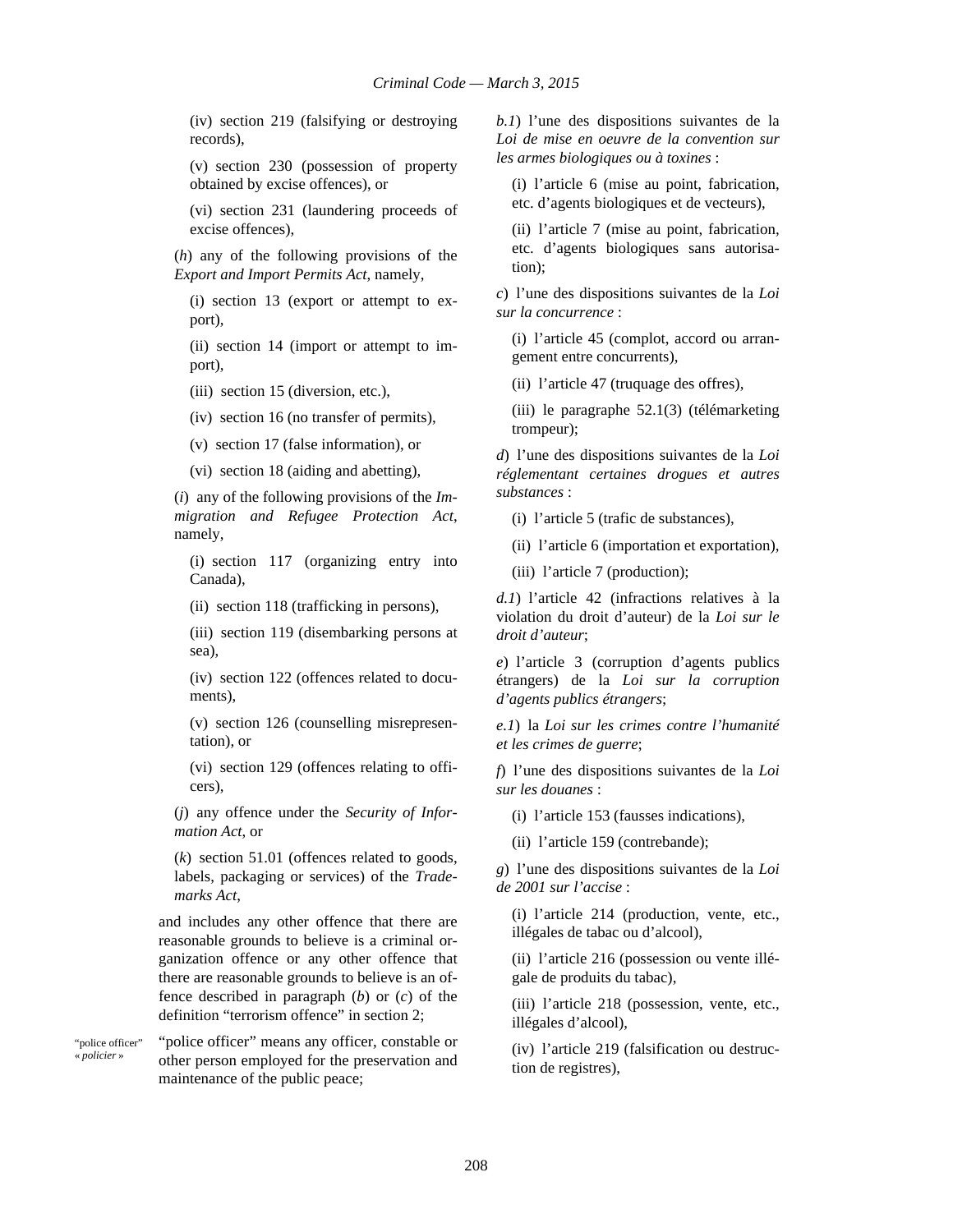"private communication" « *communication privée* »

"private communication" means any oral communication, or any telecommunication, that is made by an originator who is in Canada or is intended by the originator to be received by a person who is in Canada and that is made under circumstances in which it is reasonable for the originator to expect that it will not be intercepted by any person other than the person intended by the originator to receive it, and includes any radio-based telephone communication that is treated electronically or otherwise for the purpose of preventing intelligible reception by any person other than the person intended by the originator to receive it;

"public switched telephone network" « *réseau téléphonique public commuté* »

"public switched telephone network" means a telecommunication facility the primary purpose of which is to provide a land line-based telephone service to the public for compensation;

"radio-based telephone communication" « *communication radiotéléphonique* »

"radio-based telephone communication" means any radiocommunication within the meaning of the *Radiocommunication Act* that is made over apparatus that is used primarily for connection to a public switched telephone network;

"sell" « *vendre* »

"sell" includes offer for sale, expose for sale, have in possession for sale or distribute or advertise for sale;

"solicitor" « *avocat* »

"solicitor" means, in the Province of Quebec, an advocate or a notary and, in any other province, a barrister or solicitor.

R.S., 1985, c. C-46, s. 183; R.S., 1985, c. 27 (1st Supp.), ss. 7, 23, c. 1 (2nd Supp.), s. 213, c. 1 (4th Supp.), s. 13, c. 29 (4th Supp.), s. 17, c. 42 (4th Supp.), s. 1; 1991, c. 28, s. 12; 1992, c. 27, s. 90; 1993, c. 7, s. 5, c. 25, s. 94, c. 40, s. 1, c. 46, s. 4; 1995, c. 39, s. 140; 1996, c. 19, s. 66; 1997, c. 18, s. 7, c. 23, s. 3; 1998, c. 34, s. 8; 1999, c. 2, s. 47, c. 5, s. 4; 2000, c. 24, s. 43; 2001, c. 32, s. 4, c. 41, ss. 5, 31, 133; 2002, c. 22, s. 409; 2004, c. 15, s. 108; 2005, c. 32, s. 10, c. 43, s. 1; 2008, c. 6, s. 15; 2009, c. 2, s. 442, c. 22, s. 4, c. 28, s. 3; 2010, c. 3, s. 1, c. 14, s. 2; 2012, c. 1, s. 24; 2013, c. 8, s. 2, c. 9, s. 14, c. 13, s. 7; 2014, c. 17, s. 2, c. 25, s. 11, c. 32, s. 59.

(v) l'article 230 (possession de biens d'origine criminelle),

(vi) l'article 231 (recyclage des produits de la criminalité);

*h*) l'une des dispositions suivantes de la *Loi sur les licences d'exportation et d'importation* :

(i) l'article 13 (exportation ou tentative d'exportation),

(ii) l'article 14 (importation ou tentative d'importation),

(iii) l'article 15 (détournement, etc.),

(iv) l'article 16 (transfert ou autorisation interdits),

(v) l'article 17 (faux renseignements),

(vi) l'article 18 (incitation);

*i*) l'une des dispositions suivantes de la *Loi sur l'immigration et la protection des réfugiés* :

(i) l'article 117 (entrée illégale),

(ii) l'article 118 (trafic de personnes),

(iii) l'article 119 (débarquement de personnes en mer),

(iv) l'article 122 (infractions relatives aux documents),

(v) l'article 126 (fausses présentations),

(vi) l'article 129 (infractions relatives aux agents);

*j*) toute infraction visée à la *Loi sur la protection de l'information*;

*k*) l'article 51.01 (infractions relatives aux produits, services, étiquettes et emballages) de la *Loi sur les marques de commerce*.

Est également visée par la présente définition toute autre infraction dont il y a des motifs raisonnables de croire qu'elle est une infraction d'organisation criminelle, ou toute autre infraction dont il y a des motifs raisonnables de croire qu'elle est une infraction visée aux alinéas *b*) ou *c*) de la définition de « infraction de terrorisme » à l'article 2.

« intercepter » S'entend notamment du fait d'écouter, d'enregistrer ou de prendre volontairement connaissance d'une communication ou de sa substance, son sens ou son objet.

« intercepter » "*intercept*"